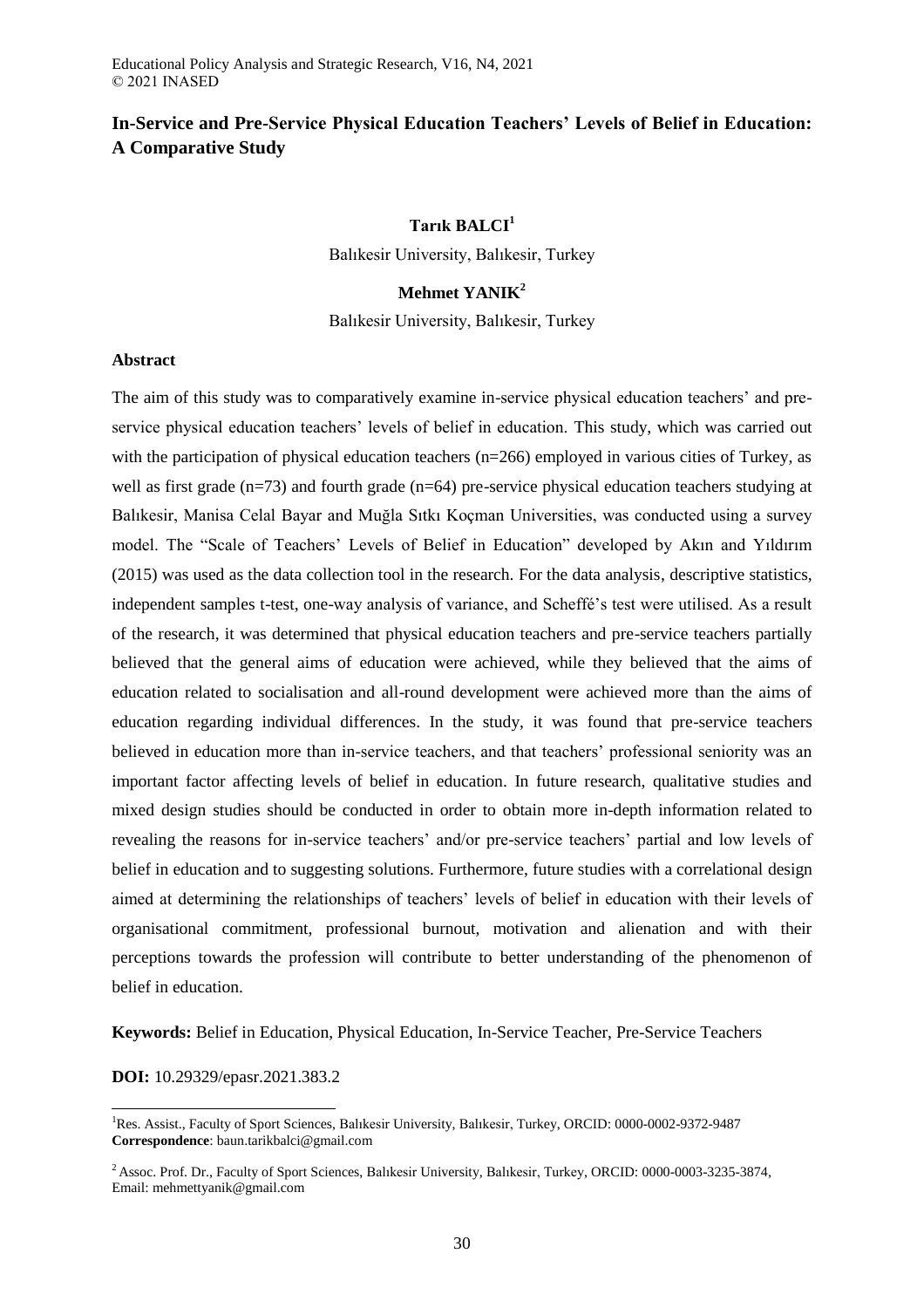#### **Introduction**

All planned activities related to education are intended to achieve the specified goals and to carry out the functions of education (Şişman, 2018), and are the general goals and basic principles that guide a country's education system and reflect that society's education philosophy and policy. The curricula and activities of education institutions based on the education system are organised within the framework of these goals and principles. Teachers are obliged to carry out these duties in accordance with the goals and basic principles of Turkish national education (Erden, 2017). In this regard, the teacher, who is the main element of the system due to his/her position, assumes the most important role in achieving the goals specified in the education system and curricula.

In realising the goals of education, the importance of well-trained teachers with personal and professional qualifications (Eskicumalı, 2015) who have internalised the goals, principles and values of the education system is undeniable (Cemaloğlu, 2017). Furthermore, the road to serving such an important field as education and achieving efficiency in this service passes through teachers' belief in the job that they do, in other words, in education (Akın & Yıldırım, 2015). Belief in education is expressed as belief in whether or not the goals of education are realised, and beliefs related to whether or not the products produced in the functioning of the education process and at the end of the process are of the desired quality (Yıldırım & Akın, 2017). The general goals of Turkish national education have been expressed in the Basic Law of National Education no. 1739. These goals, which are grouped under three main headings, can be summarised as follows: i) to raise good citizens who know their duties and responsibilities towards the State of the Republic of Turkey, ii) to raise individuals with compete all-round development in physical, intellectual, moral, spiritual and emotional terms, and iii) to ensure that individuals have a profession that will make themselves happy and also contribute to the happiness of society. In this way, the goal is for the Turkish Nation to achieve a contemporary level of civilisation. The objectives of the curricula (MoNE, 2018) prepared in line with the general goals of education included in the Basic Law of National Education are presented in Table 1.

| <b>Stage of Education</b> | Goal                                                                                                                                                                                                                                                                                                                                                                                                                                                                           |
|---------------------------|--------------------------------------------------------------------------------------------------------------------------------------------------------------------------------------------------------------------------------------------------------------------------------------------------------------------------------------------------------------------------------------------------------------------------------------------------------------------------------|
| Preschool                 | "To support the healthy development of students' in physical, intellectual and<br>emotional areas by taking their individual development processes into account."                                                                                                                                                                                                                                                                                                              |
| <b>Elementary School</b>  | "Within the framework of students' moral integrity and self-awareness, in<br>accordance with their levels of development and their own individuality, to ensure<br>that they become healthy life-oriented individuals through the effective use of the<br>self-confidence and self-discipline that they possess, and the acquisition of the<br>verbal, numerical and scientific reasoning skills, social skills and aesthetic<br>awareness that they will need in daily life." |
| Secondary School          | "By developing the skills that students have acquired in elementary school, to<br>ensure that they become individuals who have adopted national and moral values,<br>who use their rights and fulfil their responsibilities, and who have acquired the                                                                                                                                                                                                                         |

**Table 1.** General Goals of Curricula (MoNE, 2018)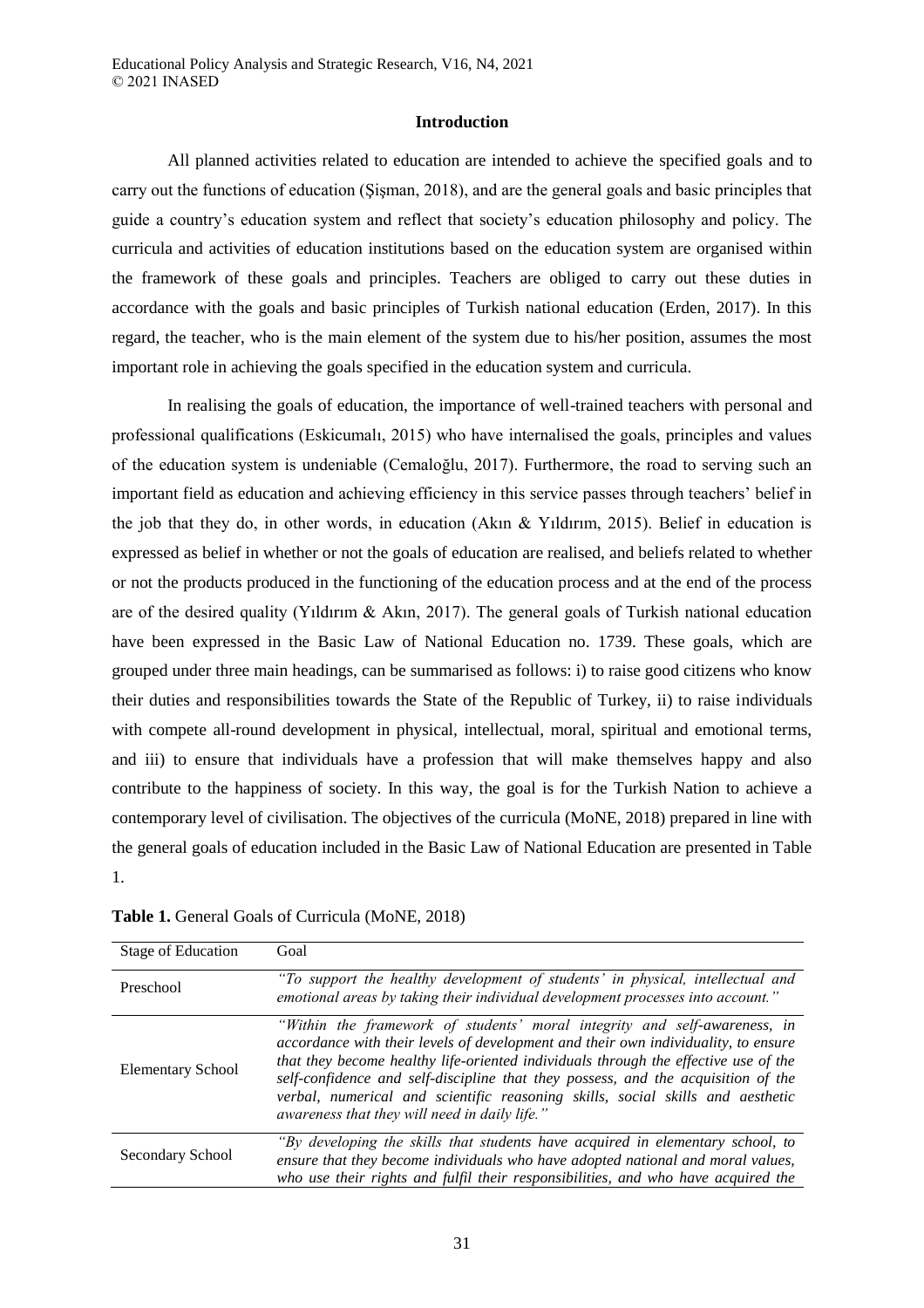|             | basic skills and competences finding their expression in the 'Turkish National'<br>Qualifications Framework' and in areas specific to other disciplines."                                                                                                                                                                                                                                                                                                                                                                                                                                                                                           |
|-------------|-----------------------------------------------------------------------------------------------------------------------------------------------------------------------------------------------------------------------------------------------------------------------------------------------------------------------------------------------------------------------------------------------------------------------------------------------------------------------------------------------------------------------------------------------------------------------------------------------------------------------------------------------------|
| High School | "By developing the skills that students have acquired in elementary and secondary<br>school, to ensure that they become individuals who have adopted national and<br>moral values and transformed these into a lifestyle, who contribute as productive<br>and active citizens to the economic, social and cultural development of our<br>country, who have acquired the basic skills and competences finding their<br>expression in the 'Turkish National Qualifications Framework' and in areas<br>specific to other disciplines, and who are prepared for a profession, higher<br>education and life in line with their interests and abilities." |

It is argued that the extent to which teachers' believe or do not believe in the importance of their profession and education will have a positive or negative effect on their discipline, work performance and motivation for teaching in their professional lives (Argon & Cicioğlu, 2017), that teachers who do not believe in education will become more alienated from their professions (Sular, 2020), and that on the other hand, belief will be accompanied by commitment, loyalty and motivation towards their professions. Therefore, there is a relationship between teachers' levels of belief in education and their organisational commitment (Akın & Yıldırım, 2015). DeCotiis and Summers (1987) stated that individuals who have committed themselves to their organisations have four likely common characteristics. These are asserted to be: (1) internalisation of the organisation's goals and values; (2) involvement in an organisational role related to these goals and values; (3) a desire to stay in the organisation for a long time in order to serve these goals and values; and (4) a willingness to make an effort towards these goals and values beyond what is required. According to Mayer and Schoorman (1992) and Yousef (2000), committed individuals are more likely to remain in the organisation, work towards organisational goals and make more effort in their jobs. As stated by Somech and Bogler (2002), it is expected that teachers who are highly committed to their schools will exhibit behaviours that contribute to achieving the goals of the organisation, make important efforts that go beyond minimum expectations, and continue to remain in the organisation. As reported by Dee et al. (2006), a significant study group showed that a higher level of organisational commitment resulted in more effort and commitment towards achieving organisational goals that were closely related to the effectiveness of organisation. As Hulpia et al. (2009) reported, the conducted studies revealed that teacher commitment is a critical determinant of work performance and quality of education. From this perspective, it can be understood that teachers' strong belief in the aims of the education system will be accompanied by their commitment to the organisation.

It is also argued that belief in education and alienation are related concepts and that the degree of belief in education can be seen as a consequence of alienation (Yıldırım & Akın, 2017). Besides the feeling of disappointment regarding career and professional development, alienation from one's work reflects disillusionment related to breach of professional norms (Aiken & Hage, 1966). Alienation from work is defined as a socio-psychological phenomenon involving an employee's boredom, weariness, apathy and frustration towards work (Kurtulmuş & Karabıyık, 2016). The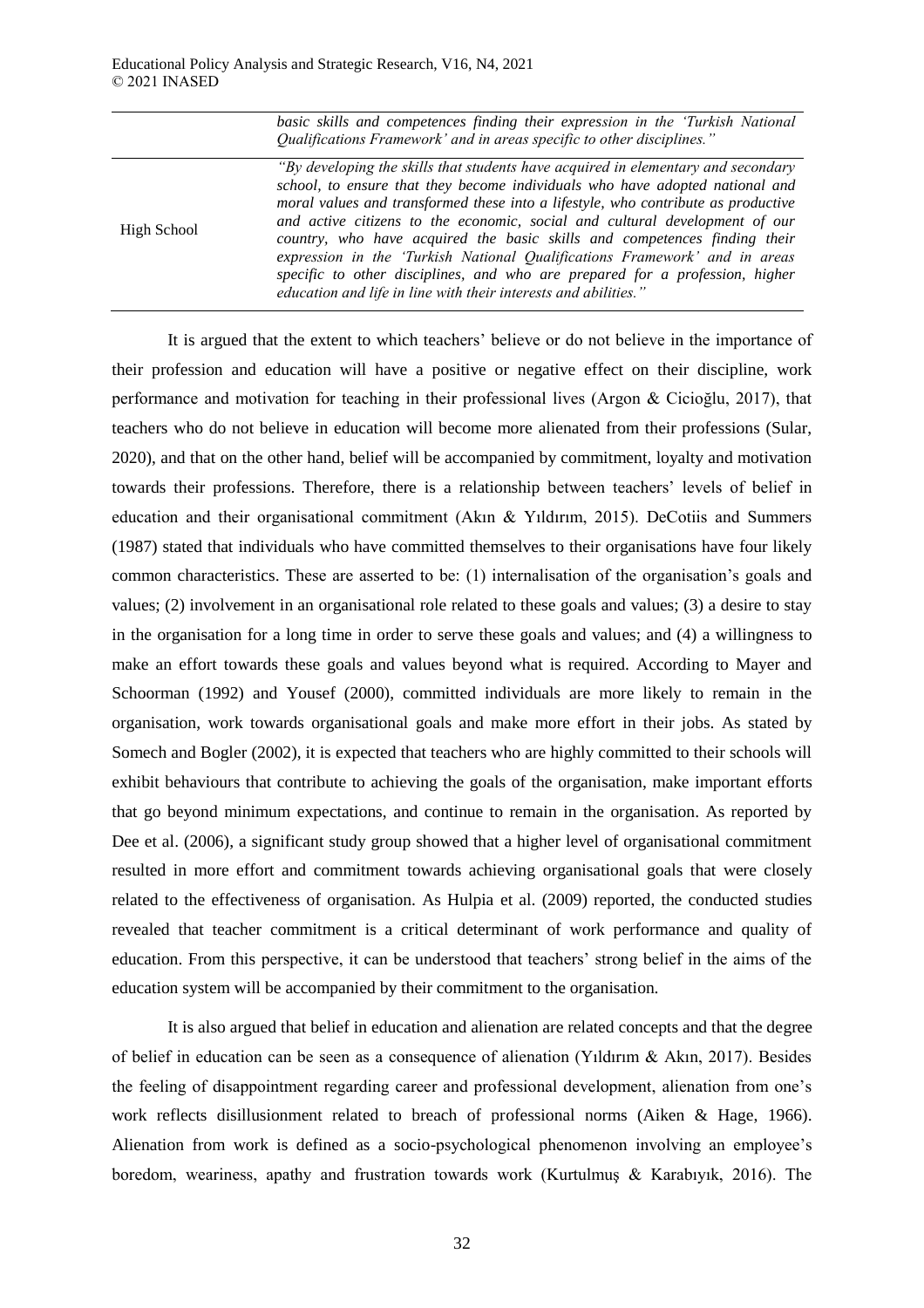#### Educational Policy Analysis and Strategic Research, V16, N4, 2021 © 2021 INASED

thought that whatever they do, they will not be able to change anything can also pave the way for teachers' alienation (Yılmaz & Sarpkaya, 2009). Alienation prevents teachers from being a role model for their students and for the society they live in, and from developing themselves in a professional sense, and hinders their efforts towards social development, their productivity in the teaching-learning process, and their collaboration with the school management and with their colleagues. It is not possible for teachers who are alienated from their profession to contribute to their students' learning and personal development at school (Yıldız et al., 2013).

The extent of a teacher's belief in education is also correlated with the teacher's motivation (Yıldırım & Akın, 2017). Teachers' lack of belief in the job that they do negatively affects the motivation of both the student and the teacher (Akbaba, 2006). When the teacher enters the teachinglearning environment, he must first himself believe that his lesson and the activities he is to carry out in the lesson serve a specific purpose. This belief will provide the teacher with motivation and he will then be able to motivate his students to take part in the lesson and activities. In the opposite case, it is difficult for a teacher who does not believe in the importance of his job to persuade his students and create a positive teaching-learning climate (Yıldırım & Akın, 2017). The idea that the level of respect for the teaching profession has decreased, teachers' lack of belief in the work that they do, teachers' feeling of worthlessness and the thought that what they do will be of no benefit comprise some of the intrinsic factors that decrease teachers' motivation (Ada et al.,2013). As stated by Uğraş and Dindar (2019), it can be said that teachers with a high degree of belief in and motivation for the profession will have greater career satisfaction.

When the studies conducted in Turkey related to the case of physical education teachers and physical education lessons are examined, it is known that physical education teachers encounter problems in a number of areas, principally lesson practices and quality, insufficient course time, inschool assignments, lack of facilities, and levels of interest of students' parents and school administrators in sports activities (Kaya et al., 2015). Again, in the conducted studies, there are research findings to the effect that course time is insufficient for achieving the general and specific aims of the physical education and sport course (Taşmektepligil et al., 2006; Yüzüak, 2006). In the previous studies, it was determined that physical education teachers, the school management and other subject teachers did not give importance to their lessons, that students' parents and female students were not interested in the subject of physical education and had negative attitudes towards it, and that parents considered that they did not want their children to steer towards physical education and sport due to a number of academic concerns (Demirhan et al., 2014; Yılmaz et al., 2018; Kul & Hergüner, 2018; Uğraş et al., 2019). As a result of the study by Kul and Hergüner (2018) on the problems of physical education teachers, teachers expressed the view that they could not achieve all the goals and behaviours specified in the curriculum created by the Ministry of National Education in physical education lessons. In studies carried out by Ayan and Tamer (2010) examining the state of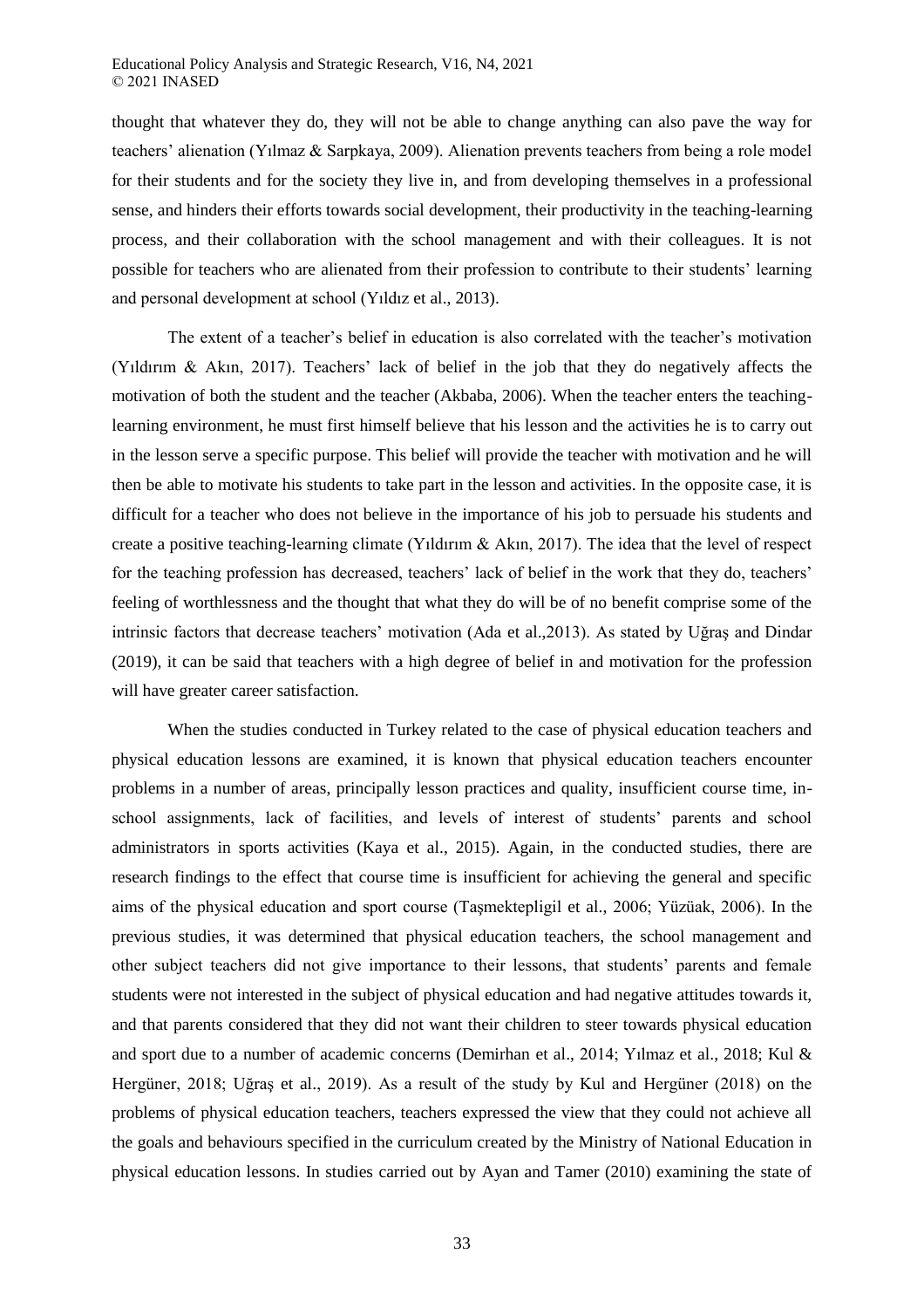implementation of physical education lessons according to their goals, and by Taşmektepligil et al. (2006) examining the views of teachers on the extent to which physical education lessons achieved their goals, some of the problems experienced in achieving goals were revealed to be insufficient weekly lesson time, and inadequacy of sports gym, facilities, technology and equipment. When all these research results are examined, and the structure and nature of physical education lessons are taken into consideration, it is likely that the problems experienced by physical education teachers in their professional lives, and also the current and past educational experiences of pre-service physical education teachers, will have an effect on their levels of belief in education.

When studies conducted on the levels of belief in education of teachers in other branches are examined, it is seen that there is a negative relationship between teachers' levels of belief in education and their levels of alienation from work (Sular, 2020), whereas belief in education is positively correlated with work engagement (Gün, 2017), teaching motivation (Argon & Cicioğlu, 2017), emotional labour behaviours (Ergün & Argon, 2017), and self-efficacy beliefs (Kabakaş, 2019). Moreover, in the conducted studies, it is seen that teachers' levels of belief in education are generally low. However, in the literature, no study can be found that examines in-service and pre-service physical education teachers' levels of belief in education.

Considering the role played by physical education lessons -in which learning by doing and experiencing is predominant as opposed to lessons mainly conducted in a classroom environment in which academic concerns are mainly at the forefront- in students' psychomotor development as well as in their intellectual and affective development, their socialisation, their personality development, and their acquisition of social values, physical education teachers' and pre-service teachers' believing that the job they do, principally as educators, achieves its aim, in other words, the degree of their belief in education, is an important issue that needs to be emphasised. Therefore, it is thought that this study will contribute to the literature. Based on this thought, the aim of this study is to comparatively examine levels of belief in education in in-service and pre-service teachers of physical education.

### **Method**

# **Research Design**

This study, in which in-service and pre-service physical education teachers' levels of belief in education were comparatively examined, was conducted according to a survey model, which is one of the quantitative research designs. According to Karasar (2017), survey models are arrangements made in a universe consisting of many elements on the whole of the universe or a group, example or sample to be taken from the universe in order to make a general judgement about that universe. In survey studies, an attempt is made to define the event, individual or object that is the subject of the study as it is without making any effort to change or affect it.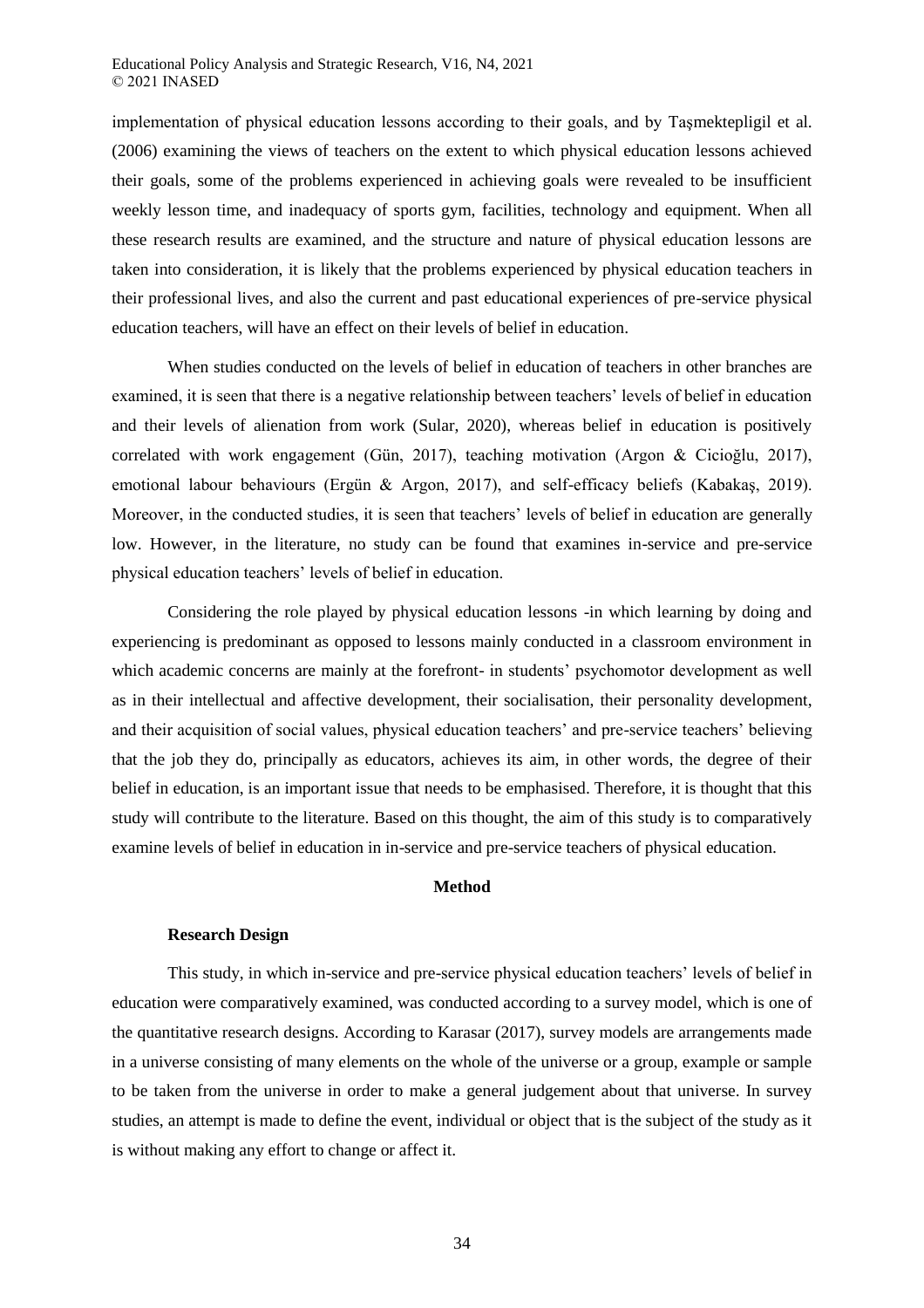Educational Policy Analysis and Strategic Research, V16, N4, 2021 © 2021 INASED

### **Participants**

Physical education teachers employed in various regions of Turkey, and pre-service physical education teachers studying at Balıkesir, Manisa Celal Bayar and Muğla Sıtkı Koçman Universities took part in the research during the 2020-2021 academic year (n=403). The research data were collected by way of an online questionnaire. Information related to the participants is presented in Table 2.

| Variable                              | Group                    | Frequency (f) | Percentage (%) |
|---------------------------------------|--------------------------|---------------|----------------|
|                                       | Female                   | 116           | 28.8           |
| Gender                                | Male                     | 287           | 71.2           |
|                                       | Total                    | 403           | 100            |
|                                       | <b>First Grade</b>       | 73            | 53.3           |
| Grade Level of Pre-Service Teachers   | Fourth Grade             | 64            | 46.7           |
|                                       | Total                    | 137           | 100            |
| School Level of Teachers              | Secondary School         | 124           | 46.6           |
|                                       | <b>High School</b>       | 142           | 53.4           |
|                                       | 1-10 Years               | 99            | 37.2           |
|                                       | 11-20 Years              | 77            | 28.9           |
| Professional Experience of Teachers   | Over 20 Years            | 90            | 33.8           |
|                                       | Total                    | 266           | 100            |
|                                       | Mediterranean            | 33            | 12.4           |
|                                       | Eastern Anatolia         | 45            | 16.9           |
|                                       | Aegean                   | 71            | 26.7           |
| <b>Employment Regions of Teachers</b> | Southeastern<br>Anatolia | 39            | 14.7           |
|                                       | <b>Inner Anatolia</b>    | 31            | 11.7           |
|                                       | Marmara                  | 47            | 17.7           |
|                                       | Total                    | 266           | 100            |
|                                       | In-Service               | 266           | 66.0           |
| <b>Status</b>                         | Pre-Service              | 137           | 34.0           |
|                                       | Total                    | 403           | 100            |

When the information about the participants in Table 2 is examined, it is seen that 28.8%  $(n=116)$  of the participants were female, while 71.2%  $(n=287)$  were male. Among the pre-service physical education teachers, 53.3% (n=73) were studying in first grade, while 46.7% (n=64) were studying in fourth grade. As for the in-service physical education teachers, 46.6% (n=124) were employed at secondary school level, while 53.4% (n=142) were employed at high school level. When the teachers' years of professional seniority are examined, it is seen that 37.2% (n=99) had 1-10 years,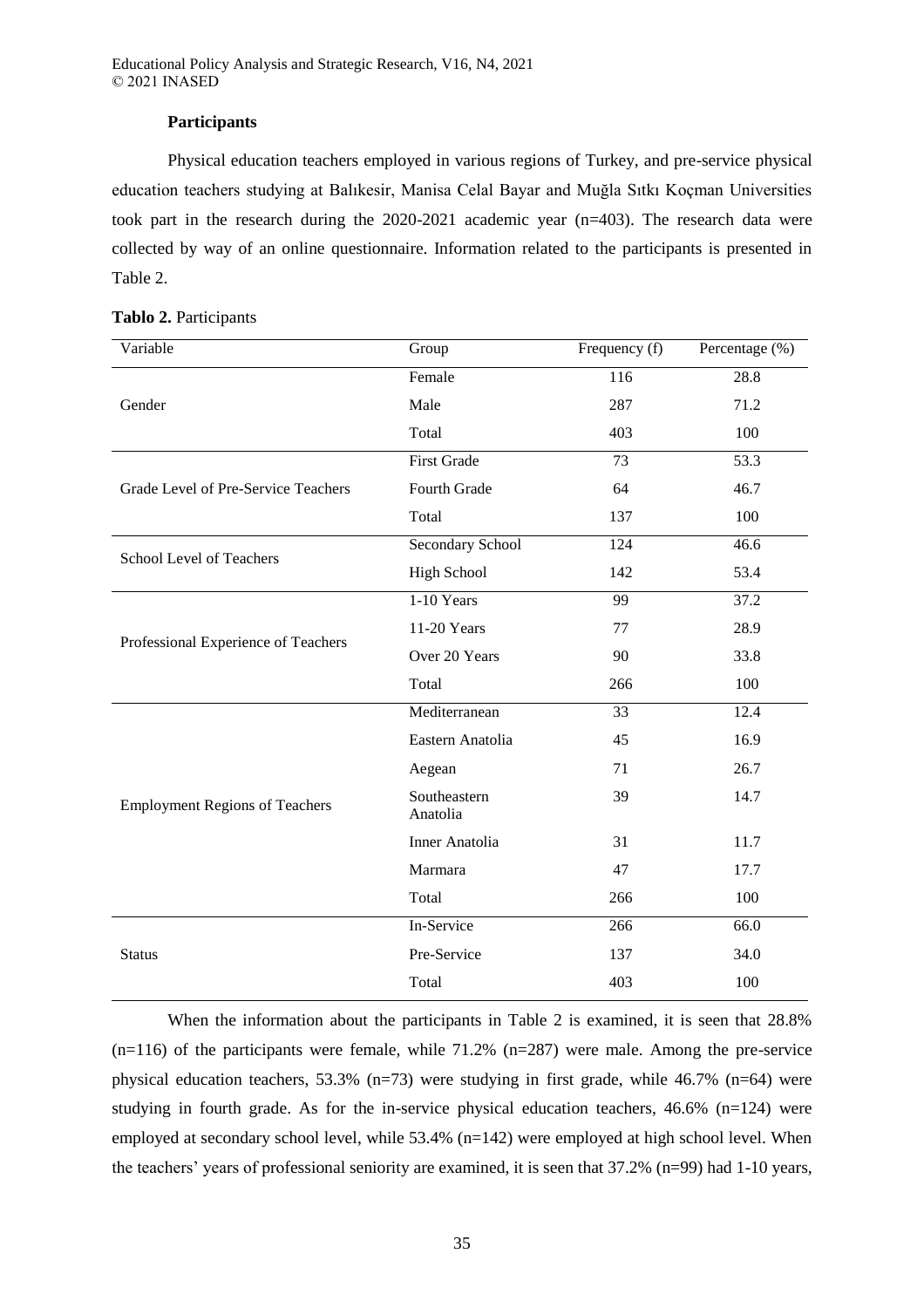28.9% (n=77) had 11-20 years, and 33.8% (n=90) had over 20 years of professional experience. According to regions of employment, 12.4% (n=33) of teachers worked in the Mediterranean region, 16.9% (n=45) were employed in Eastern Anatolia, 26.7% (n=71) worked in the Aegean region, 14.7% (n=39) served in Southeastern Anatolia, 11.7% (n=31) were employed in Inner Anatolia, and 17.7% (n=47) worked in the Marmara region. On the other hand, there were no physical education teachers participating in the research who worked in the Black Sea region. Among the participants of the research, 66% (n=266) consisted of in-service physical education teachers and 34% (n=137) comprised pre-service physical education teachers.

### **Data Collection Tool**

### *Scale of Teachers' Levels of Belief in Education*

The "Scale of Teachers' Levels of Belief in Education" developed by Akın and Yıldırım (2015) was used to examine the in-service physical education teachers' and pre-service physical education teachers' levels of belief in education. In the scale, not only have goals contained in the legislation been included, but also, behaviours expected to be fostered in individuals by education in a contemporary sense in the literature have been converted into statements. The scale consists of four subdimensions, namely "socialisation", "individual differences", "all-round development" and "preparation for upper education", and a total of 25 items. It is stated that the four subdimensions explain 65.9% of the total variance. For each item and subdimension, the teachers' beliefs are scored according to the extent to which the goal included in the relevant dimension of education is achieved. For example, the statement "I believe that positive personality characteristics are fostered in students" is included in the "socialisation" subdimension, the statement "I believe that equality of opportunity is provided to students" is placed in the "individual differences" subdimension, the statement "I believe that students are each raised as physically healthy individuals" is included in the "all-round development" subdimension, while the statement "I believe that students are prepared in the best way for upper education" is placed in the "preparation for upper education" subdimension. Participants are required to respond to the questionnaire items on a scale ranging from (1) "I completely disagree" to (5) "I completely agree". In the scale development study, the Cronbach alpha internal consistency coefficients were found to be .94 for the socialisation dimension, .88 for the all-round development dimension, .87 for the individual differences dimension, and .69 for the preparation for upper education dimension. Within the scope of this study, the values obtained for the subdimensions were .93, .89, .89 and .79, respectively, while a value of .96 was found for the overall scale.

#### **Data Analysis**

The data obtained within the scope of the research were analysed using the SPSS 26 (Statistical Package for the Social Sciences) software program. In the study, the data set was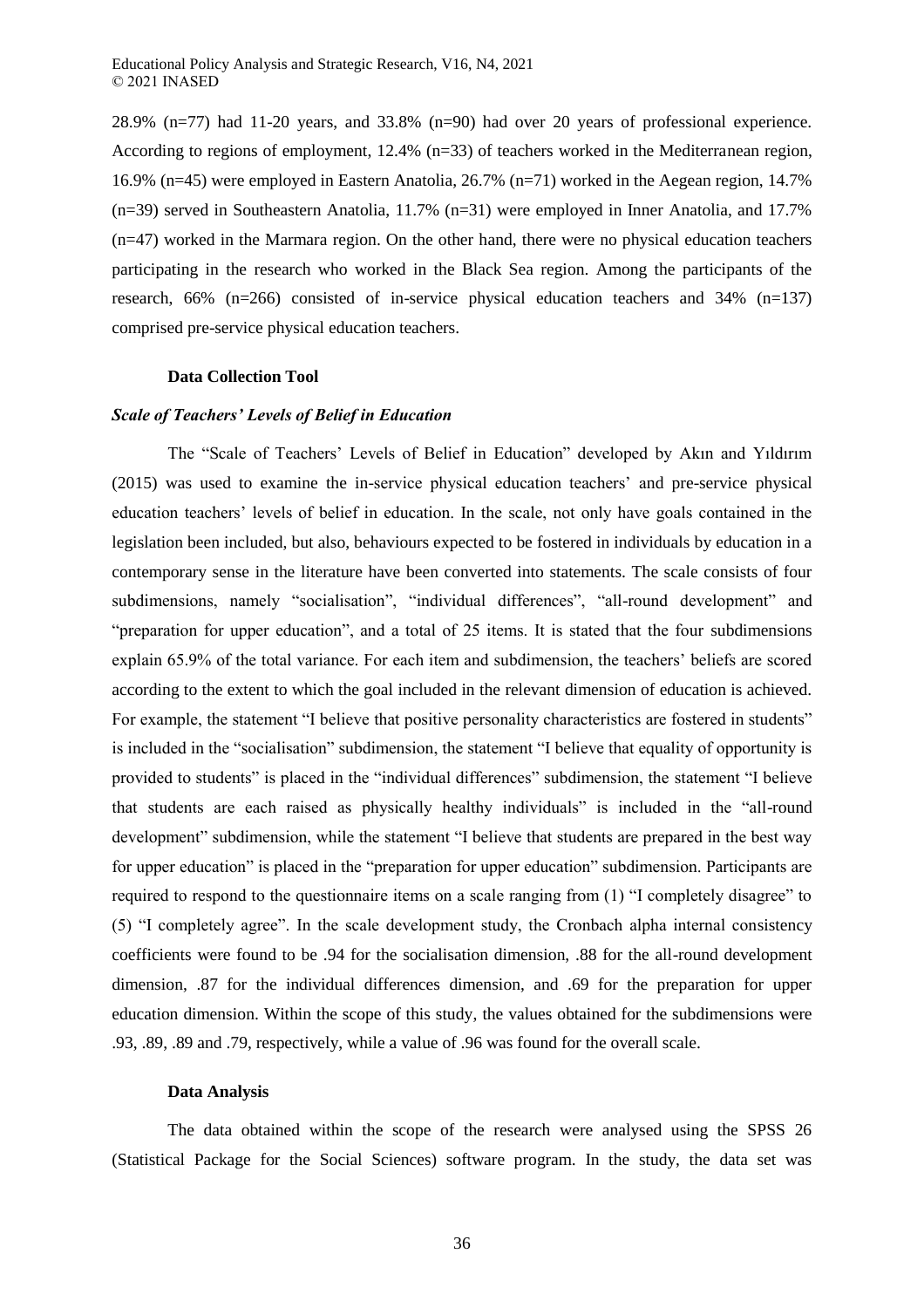examined using  $\pm 2$  skewness and kurtosis values (George & Mallery, 2010) to determine whether or not it showed normal distribution for parametric tests, and it was decided that the data set did not deviate excessively from normal. Homogeneity of the data set was examined with Levene's test, and it was found that the variances for the groups were homogeneous. For comparison of levels of belief in education according to participants' status (in-service teacher-pre-service teacher) and according to the pre-service teachers' grade levels, independent samples t-test was used. For comparing levels of belief in education depending on the physical education teachers' professional seniority, one-way analysis of variance was utilised. When differences were found between groups, Scheffé's test was used to determine the source of the difference. In addition, Cohen's d value was calculated for independent samples t-test results to determine the size of the detected difference. In the one-way analysis of variance, the effect size of the difference was determined by means of eta-square (η2) calculation. The significance level was set at  $p<0.05$  in the analyses.

#### **Results**

This section includes descriptive statistics regarding the participants' levels of belief in education and findings related to whether or not the in-service physical education teachers' and preservice physical education teachers' levels of belief in education differed.

**Table 3.** Descriptive Statistics of In-Service Teachers' and Pre-Service Teachers' Levels of Belief in Education

| Levels of Belief in Education   | $M \pm SD$      | <b>Skewness</b> | <b>Kurtosis</b> | Alpha |
|---------------------------------|-----------------|-----------------|-----------------|-------|
| Socialisation                   | $3.08 \pm .87$  | .206            | $-163$          | .93   |
| Individual Differences          | $2.68 \pm 1.03$ | .345            | $-.587$         | .89   |
| All-round Development           | $3.00 \pm 1.00$ | .212            | $-.568$         | .92   |
| Preparation for Upper Education | $2.87 \pm .94$  | .225            | $-.223$         | .79   |
| Levels of Believe in Education  | $2.96 \pm .87$  | .322            | $-.232$         | .96   |

When the findings included in Table 3 are examined, it is seen that the participants had partial/moderate beliefs that the goals of education were achieved with regard to socialisation  $(M=3.08\pm0.87)$ , individual differences  $(M=2.68\pm1.03)$ , all-round development  $(M=3.00\pm1.00)$ , and preparation for upper education (M=2.87±0.94). Furthermore, it was determined that the participants also had partial/moderate beliefs that the goals of education were achieved according to their general mean scores (M=2.96±0.87) for levels of belief in education.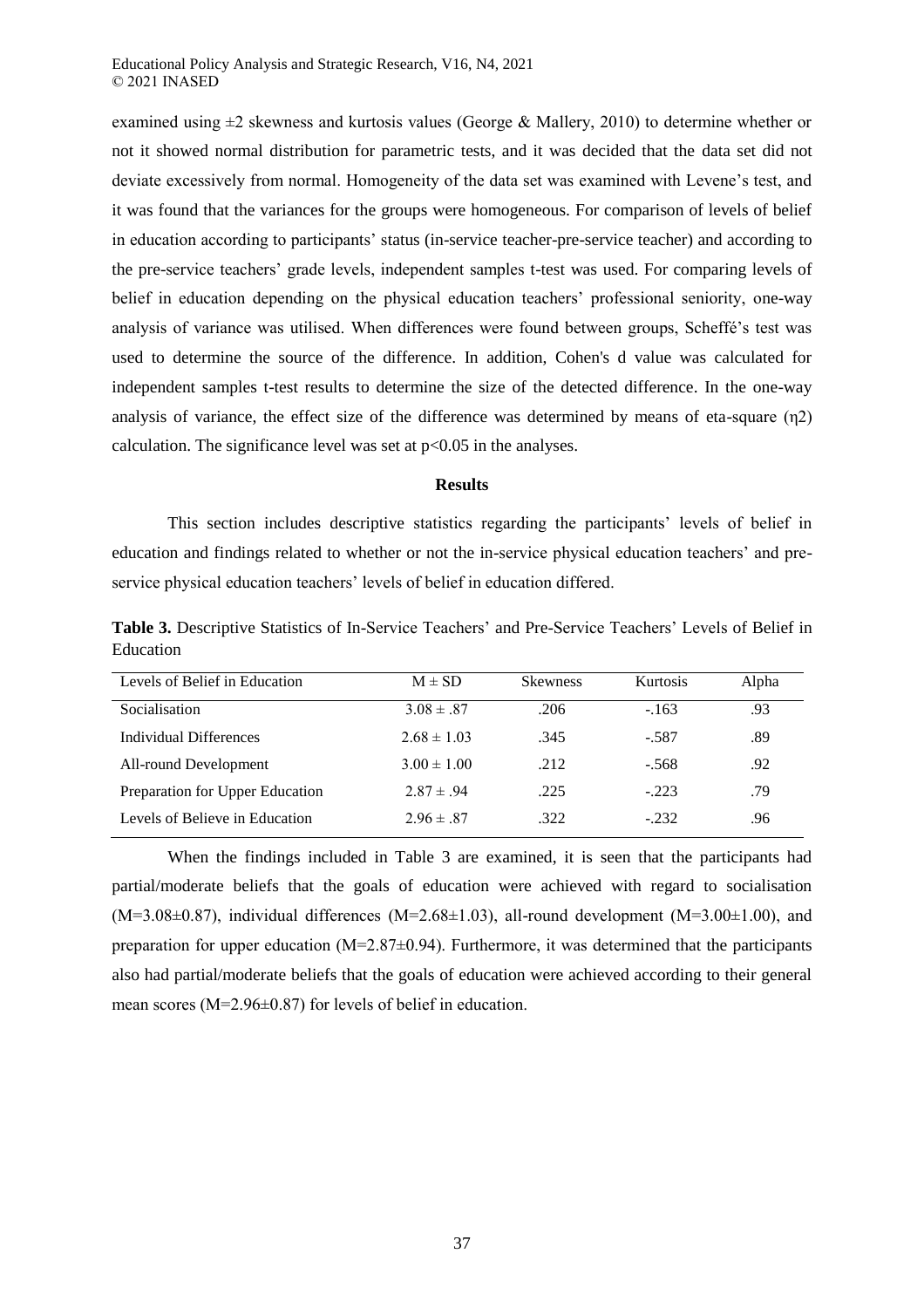|                                 | $1st$ Grade     | $4th$ Grade     |          |     |             |
|---------------------------------|-----------------|-----------------|----------|-----|-------------|
| Levels of Belief in Education   | $(n=73)$        | $(n=64)$        | t(135)   | p   | Cohen's $d$ |
|                                 | $M \pm SD$      | $M \pm SD$      |          |     |             |
| Socialisation                   | $3.10 \pm .79$  | $3.46 \pm .95$  | $-2.339$ | .02 | .41         |
| Individual Differences          | $2.84 \pm 1.12$ | $3.10 \pm 1.13$ | $-1.356$ | .18 | .23         |
| All-round Development           | $3.17 \pm 1.03$ | $3.40 \pm 1.17$ | $-1.206$ | .23 | .20         |
| Preparation for Upper Education | $2.89 \pm .92$  | $3.14 \pm 1.18$ | $-1.341$ | .18 | .23         |
| Levels of Belief in Education   | $3.04 \pm .84$  | $3.33 \pm 1.00$ | $-1.876$ | .06 | .31         |

**Table 4.** Comparison of Pre-Service Physical Education Teachers' Levels of Belief in Education according to Grade

The findings in Table 4, in which the pre-service physical education teachers' levels of belief in education were compared in terms of their grade level, show that there was no significant difference in mean scores for individual differences [t(135)=-1.356; p>0.05], all-round development [t(135)=-1.206; p>0.05], preparation for upper education  $[t(135)=-1.341; p>0.05]$ , or general belief in education  $[t(135)=1.876; p>0.05]$ . On the other hand, in terms of the socialisation subdimension, a significant difference was determined in favour of pre-service teachers studying in fourth grade [t(135)=-2.339; p<0.05]. In addition, it was determined that the grade level of pre-service teachers had a small-medium effect on their beliefs that the goals of education were achieved with regard to socialisation (d=0.41). Accordingly, it was found that final-year pre-service teachers had stronger beliefs that the goals of education related to socialisation were achieved compared to first-year preservice teachers.

**Table 5.** Comparison of In-Service Physical Education Teachers' and Pre-Service Teachers' Levels of Belief in Education

| Levels of Believe in Education  | In-Service<br><b>Teachers</b><br>$(n=266)$<br>$M \pm SD$ | Pre-Service<br><b>Teachers</b><br>$(n=137)$<br>$M \pm SD$ | t(401)   | p      | Cohen's $d$ |
|---------------------------------|----------------------------------------------------------|-----------------------------------------------------------|----------|--------|-------------|
| Socialisation                   | $2.99 \pm .85$                                           | $3.27 \pm .88$                                            | $-3.085$ | < 01   | .32         |
| Individual Differences          | $2.55 \pm .95$                                           | $2.96 \pm 1.13$                                           | $-3.619$ | $-.01$ | .39         |
| All-round Development           | $2.86 \pm .91$                                           | $3.28 \pm 1.10$                                           | $-3.811$ | $-.01$ | .41         |
| Preparation for Upper Education | $2.81 \pm .88$                                           | $3.00 \pm 1.05$                                           | $-1.853$ | .07    | .19         |
| Levels of Belief in Education   | $2.85 \pm .82$                                           | $3.18 \pm .93$                                            | $-3.575$ | $-.01$ | .37         |

Examination of the participants' levels of belief in education in Table 5 reveals that preservice physical education teachers had significantly stronger beliefs that the goals of education were achieved with regard to socialisation  $[t(401)=3.085; p<0.01]$ , individual differences  $[t(401)=3.619;$ p<0.01], and all-round development  $[t(401)=3.811; p<0.01]$  compared to in-service physical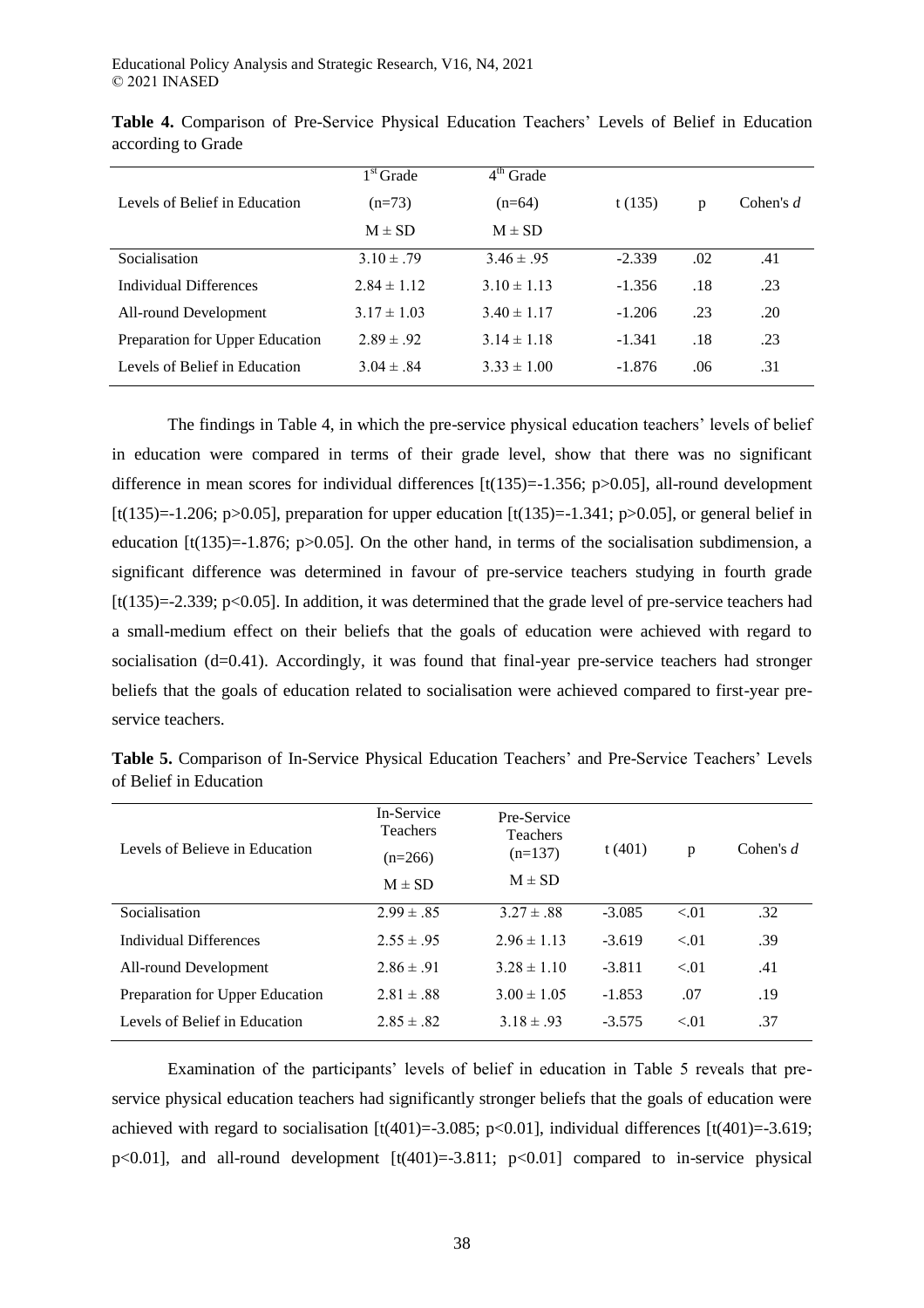education teachers. Moreover, it was determined that pre-service physical education teachers had significantly stronger beliefs that the goals of education were generally achieved in comparison with in-service physical education teachers  $[t(401)=3.575; p<0.01]$ . The effect size of the difference determined in socialisation (d=0.32), individual differences (d=0.39), all-round development (d=0.41) sub-dimensions, and levels of belief in education  $(d=0.37)$  is small-medium. On the other hand, a significant difference was not found in the participants' beliefs as to whether the goals of education were achieved with regard to preparation for upper education  $\lbrack t(401)=1.853;$  p>0.05].

|                                          | $1 - 10$<br>Year <sup>a</sup> | 11-20<br>$Year^b$ | >20<br>$Year^c$   | F           |        |               |          |
|------------------------------------------|-------------------------------|-------------------|-------------------|-------------|--------|---------------|----------|
| Levels of Belief in Education            | $(n=99)$                      | $(n=77)$          | $(n=90)$          | (2,<br>263) | p      | Scheffe       | $\eta$ 2 |
|                                          | $M\pm SD$                     | $M\pm SD$         | $M\pm SD$         |             |        |               |          |
| Socialisation                            | $3.14 \pm .85$                | $3.03 \pm .84$    | $2.79 \pm$<br>.83 | 4.388       | .013   | a-c           | .032     |
| Individual Differences                   | $2.75 \pm .93$                | $2.56 \pm 1.01$   | $2.32 \pm$<br>.88 | 4.783       | < 0.01 | a-c           | .035     |
| All-round Development                    | $3.06 \pm .87$                | $2.97 \pm .93$    | $2.54 \pm$<br>.87 | 9.029       | < 01   | $a-c$ , $b-c$ | .064     |
| for<br>Preparation<br>Upper<br>Education | $2.91 \pm .87$                | $3.00 \pm .88$    | $2.54 \pm$<br>.82 | 6.961       | < 01   | $a-c$ , $b-c$ | .050     |
| Levels of Belief in Education            | $3.02 \pm .79$                | $2.92 \pm .84$    | $2.61 \pm$<br>.78 | 6.385       | < 0.01 | a-c           | .046     |

**Table 6.** Comparison of In-Service Physical Education Teachers' Levels of Belief in Education according to Professional Experience

According to Table 6, in which serving physical education teachers' levels of belief in education were compared in terms of their professional experience, significant differences were found in the socialisation  $[F(2, 263)=4.388; p<0.05]$ , individual differences  $[F(2, 263)=4.783; p<0.01]$ , allround development F(2, 263)=9.029; p<0.01] and preparation for upper education [F(2, 263)=6.961;  $p<0.01$ ] subdimensions, as well as in their general levels of belief in education [F(2, 263)=6.385; p<0.01]. The effect size of the difference determined in socialisation (η2=0.032), individual differences ( $n2=0.035$ ), preparation for upper education ( $n2=0.050$ ) sub-dimensions, and levels of belief in education (η2=0.046) is small-medium. On the other hand, The effect size of the difference determined in all-round development (η2=0.064) is medium.

According to the results of Scheffé's test, which was performed to determine between which groups there were differences, it was revealed that physical education teachers with 1-10 years of professional experience had stronger beliefs that the goals of education were achieved with regard to socialisation, individual differences, all-round development and preparation for upper education than teachers with 20 or more years of professional experience; whereas teachers with 11-20 years of professional experience had stronger beliefs that the goals of education were achieved in terms of all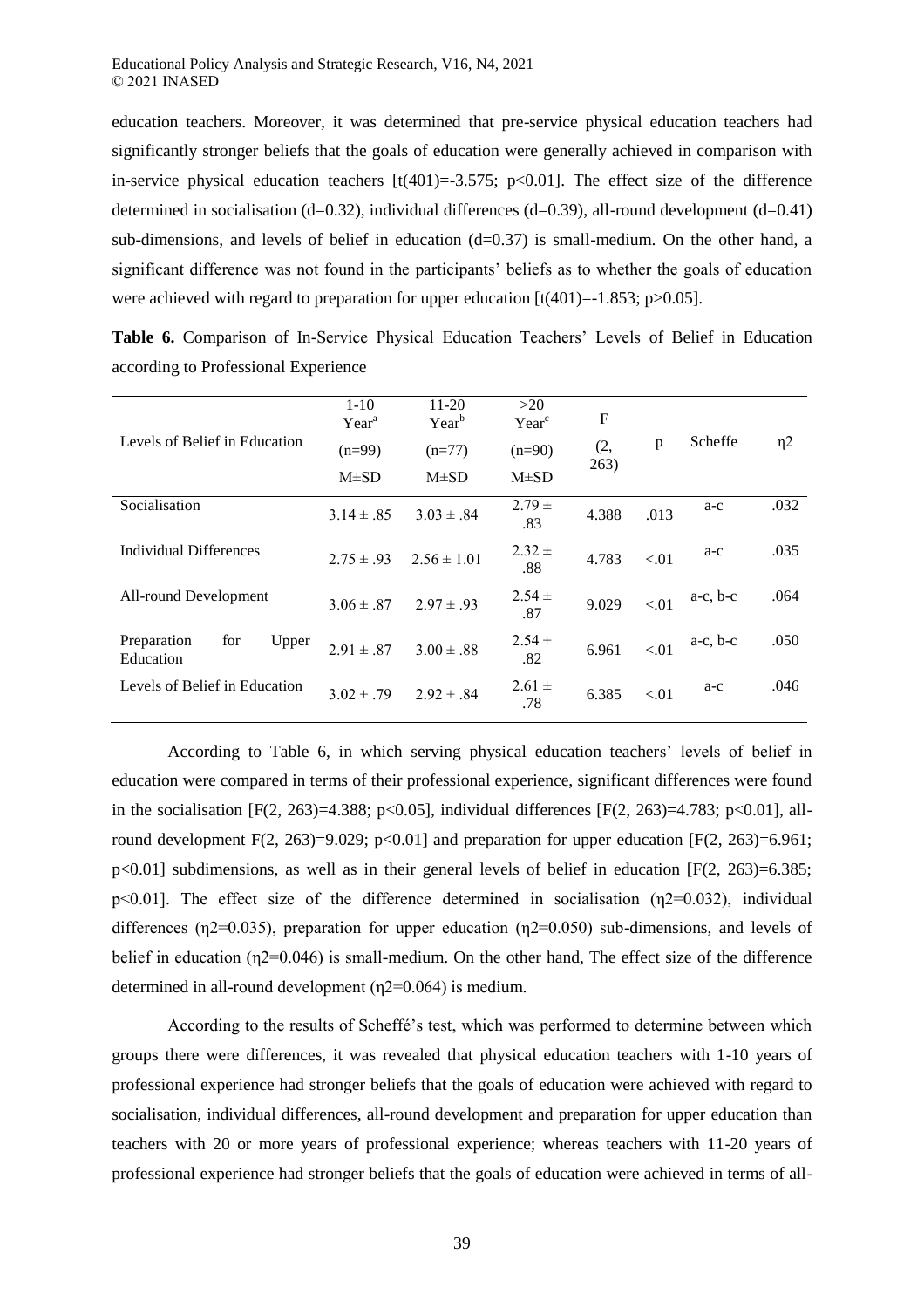round development and preparation for upper education than teachers with 20 or more years of professional experience. Moreover, it was found that physical education teachers with 1-10 years of professional experience had higher levels of belief that the general goals of education were achieved than teachers with 20 or more years of professional experience.

# **Discussion**

#### **Participants' Levels of Belief in Education in General**

In this study, it was found that in-service physical education teachers and pre-service physical education teachers partially/moderately believed that the general goals of education were achieved (Table 3). Moreover, it was found that the participants believed that the goals of education related to socialisation were achieved the most, while they believed that the goals of education related to individual differences were achieved the least. Accordingly, it can be said that both the in-service physical education teachers and the pre-service physical education teachers believed that through education, positive personality characteristics were fostered in students, students were made into happy individuals, and students were raised as citizens who benefit society relatively more. On the other hand, when students' individual differences in education are considered, it can be stated that the participants believed that an education suited to students' abilities was given and that equality of opportunity was provided in education relatively less. In the results of the studies carried out on teachers by Argon and Cicioğlu (2017), Ergün and Argon (2017) and Nacar (2019), it was determined that in general, teachers believed that the aims of education were achieved at a low level. On the other hand, as in this research, in the studies conducted by Gün (2017) and Kabakaş (2019), it was found that teachers' levels of belief in education were partial/moderate. According to the results of studies carried out with the participation of teachers from different branches, it is seen that similar to the results obtained in this study, teachers believed less that the goals of education related to individual differences were achieved (Ergün & Argon, 2017; Gün, 2017; Kabakaş, 2019; Nacar, 2019; Yıldırım & Akın, 2017). It is stated that a stereotyping approach subsists in today's education conception by ignoring students' individual differences and their age-related developmental characteristics and needs (Yapıcı, 2005). Each individual who enters the education system also brings the accompanying differences into the education environment. The aim of education is to facilitate all-round development in these individuals according to their own individual qualities. The convergence of various differences that exist among students in a class can cause various problems in the education environment (Ocak & Olur, 2018). As a result of a study examining teachers' views related to equality of opportunity in the Turkish education system, it was revealed that the majority of teachers were of the view that equality of opportunity was not provided in education. In the study, problems emerged such as regional differences, families' financial situation, differences in schools' physical structure and equipment, insufficient numbers of teachers, differences between private schools and state schools, the fact that girls did not receive the required education, a low schooling rate,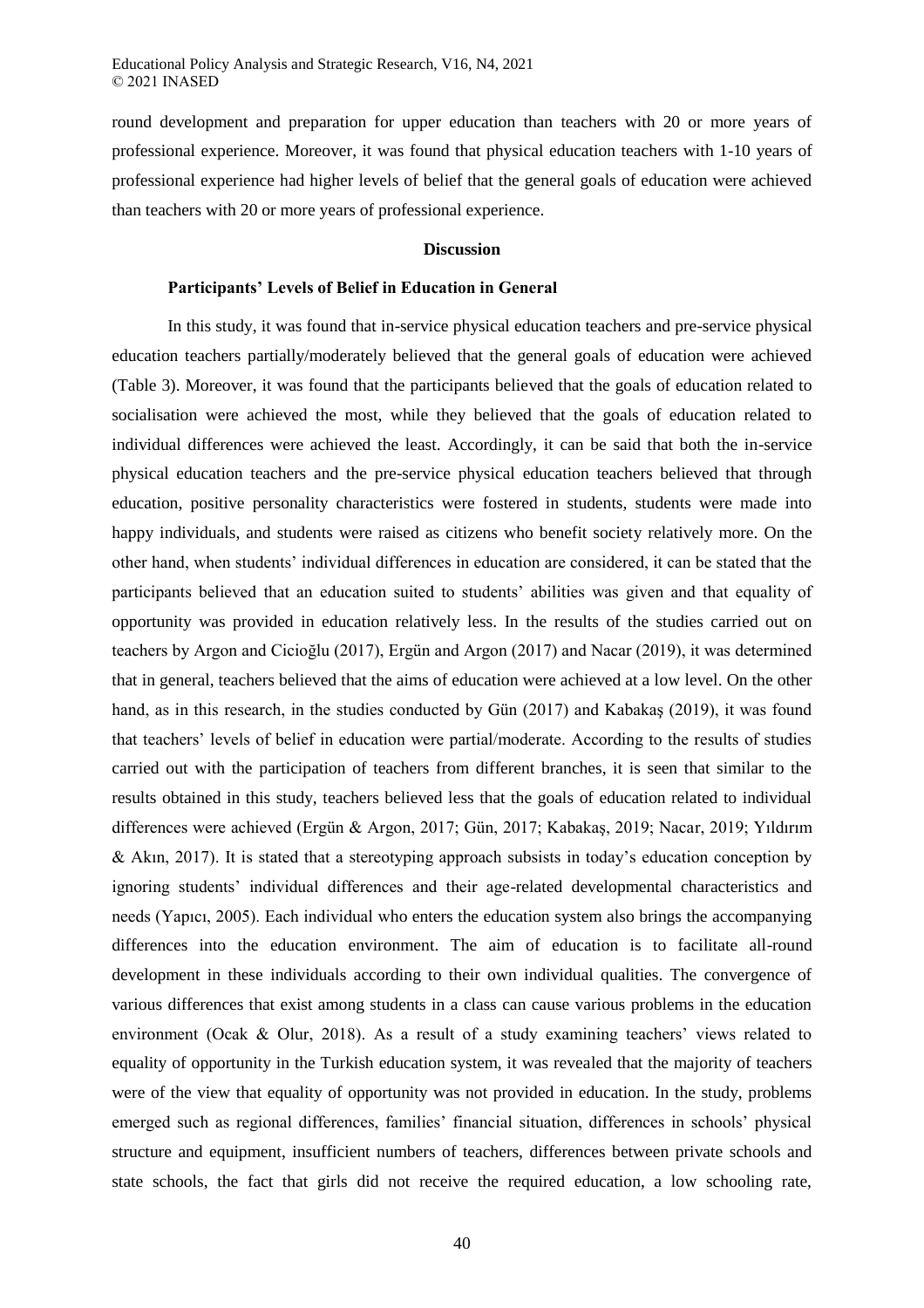insufficient income set aside for education, and inadequate numbers of classrooms (Polat & Boydak Özden, 2020). In a study by Kutlu Abu et al. (2016), pre-service teachers reported that among the features they wished to exist in the education system was guidance of students in line with their interests and abilities. In the current curricula in Turkey (MoNE, 2018), although emphasis is placed on matters such as the need to consider the fact that students have individual differences, the inappropriateness of using a standardised measurement and evaluation method, and the need to take account of students' age levels, readiness, interests and expectations, examples of the most important factors preventing these from being put into practice can be given as the fact that classes are still crowded in schools in certain regions, the fact that the education system has become exam-centred, an education conception that is predominantly based on memorisation, and the consecration of obtaining high marks in standardised exams that are focused only on cognitive measurement rather than allround development. All these reasons constitute some of the obstacles preventing the realisation of goals related to individual differences in education.

# **Comparison of Pre-Service Physical Education Teachers' Levels of Belief in Education According to their Grade Level**

In this study, although it was determined that pre-service physical education teachers studying in the final grade believed more strongly that the goals of education were achieved when compared with first-grade pre-service teachers, the difference was significant only in the socialisation subdimension. In other words, it can be said that in the study, final-grade pre-service teachers had stronger beliefs than first-grade pre-service teachers that the goals of education related to socialisation were achieved. This result obtained in favour of final-grade pre-service teachers is a desired situation. Considering the fact that today's pre-service teachers will be the physical education teachers of tomorrow, it can be expected that pre-service teachers who believe that the aims of education are realised, and in the importance of their profession and the work that they do, will devote themselves more to the profession, have higher motivation and make more effort towards achieving the goals of the curriculum in the future. In the literature, pre-service teachers' levels of belief in education have not been previously examined. For this reason, there is a need for further study in order to make an interpretation of this issue. Furthermore, it is considered important to utilise research findings in which views about the education system in terms of its relationship with belief in education are examined. In a study by Öztürk Çalıkoğlu and Başar (2019) named "Prospective Teachers' Metaphorical Perceptions Regarding Turkish Education System", it was reported that in general, prospective teachers mostly produced negative metaphors related to the education system. In the study, while pre-service teachers stated that education was a difficult process full of obstacles and requiring effort, they also criticised the fact that not everyone was happy due to the exam-focused and competition-based system and its contribution to individuals. Therefore, it was stated that the education system did not satisfy individuals' expectations and needs. As one of the reasons preventing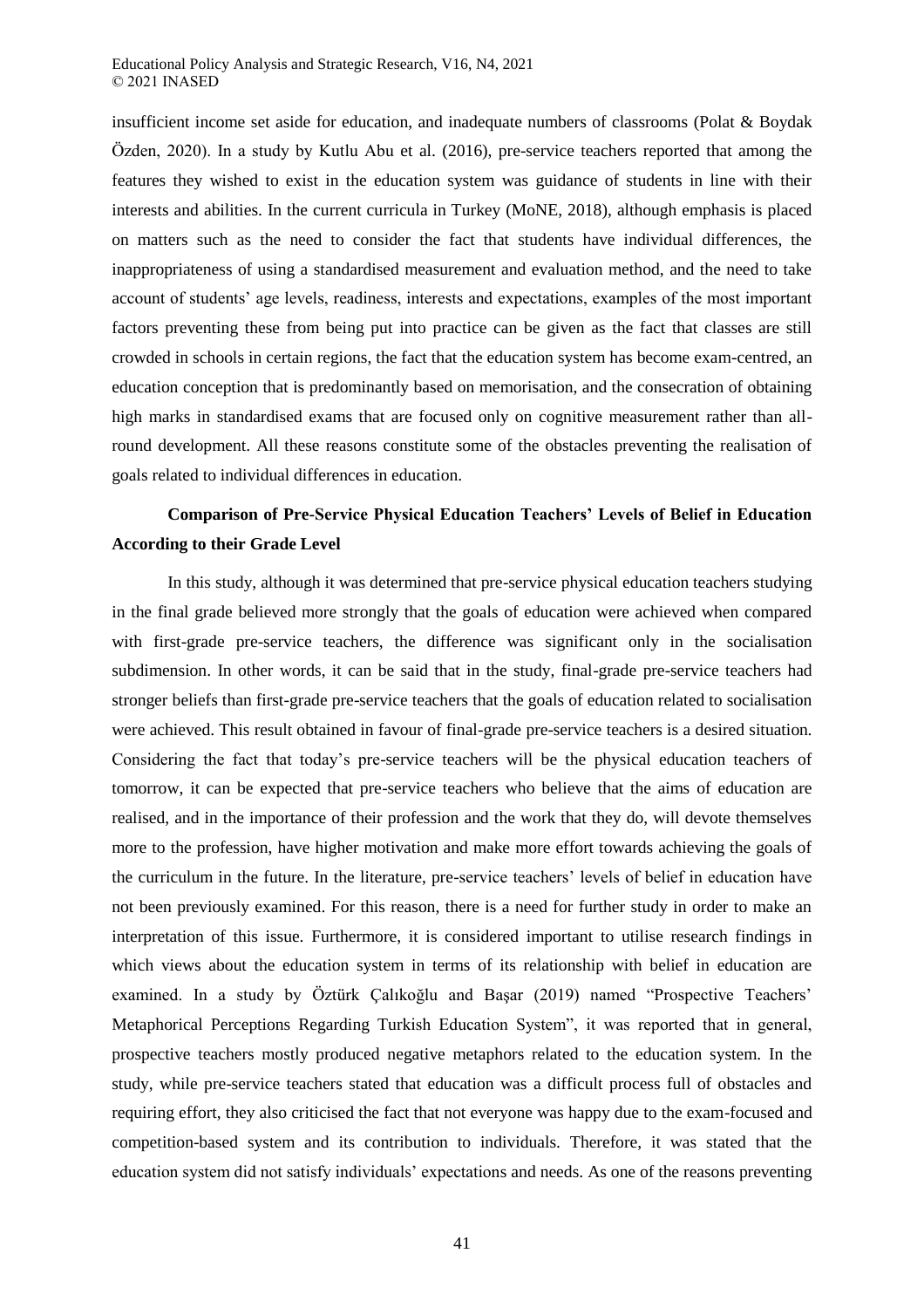the goals of education from being realised, the pre-service teachers stated the changes that were frequently made in education policies, which had a negative effect on the continuity of the education system. In another study in which perceptions of the Turkish education system were examined by way of metaphors, Kasapoğlu (2016) reported that a significant percentage of pre-service teachers perceived the Turkish education system as a frequently changing, irregular (complicated) structure. In a study by Yeşil and Şahan (2015), prospective teachers stated that the most important problems experienced in the education system stemmed principally from teachers and from deficiencies and errors in education planning. It was revealed that for solving the most important problems experienced in the education system, they primarily recommended that revisions should be made in relation to the curriculum and education planning.

# **Comparison of In-Service Physical Education Teachers' and Pre-Service Physical Education Teachers' Levels of Belief in Education**

According to another finding obtained in the study, pre-service physical education teachers had stronger beliefs than in-service physical education teachers that the goals of education were achieved in terms of socialisation, individual differences and all-round development, as well as with regard to education in general. On the other hand, no difference was found in participants' beliefs that the goals of education were achieved in terms of preparation for upper education. In the literature, no study has been conducted in which in-service teachers' and pre-service teachers' levels of belief in education are compared. In this respect, the present study fills a gap in the related literature. Another study, which is thought to be related to this research, was conducted by Aslan (2020) and the subject of "professional belief" was discussed. In the research, as a result of the focus group interview with pre-service teachers who have low teaching profession belief, the disappointment caused by the department, insufficient salary, counting on the spot, negative perception towards physical education teachers in the society, working conditions, insufficient field education, and the difficulty of being appointed to the teaching profession negatively affect professional belief has been reported. On the other hand, as a result of the focus group meeting with pre-service teachers with high level teaching profession beliefs, the themes of my dream job, love working with children, being beneficial for the society, being intertwined with sports and effect of physical education teacher has emerged as the themes that positively affect belief. In our study, there may be more than one factor that causes the differences in the beliefs of in-service and pre-service teachers. In particular, the theory-based preservice education conception that has increased in recent years, and the fact that the theoretical knowledge acquired in courses is not supported with practical knowledge, prevents pre-service teachers from establishing a connection between theory and practice. Many prospective teachers learn the real meaning of teaching in their career years. In the study carried out by Uğraş et al. (2019) with physical education teachers who were just starting their careers, they drew attention to the problem of compatibility between the physical education and sport teaching undergraduate curriculum and the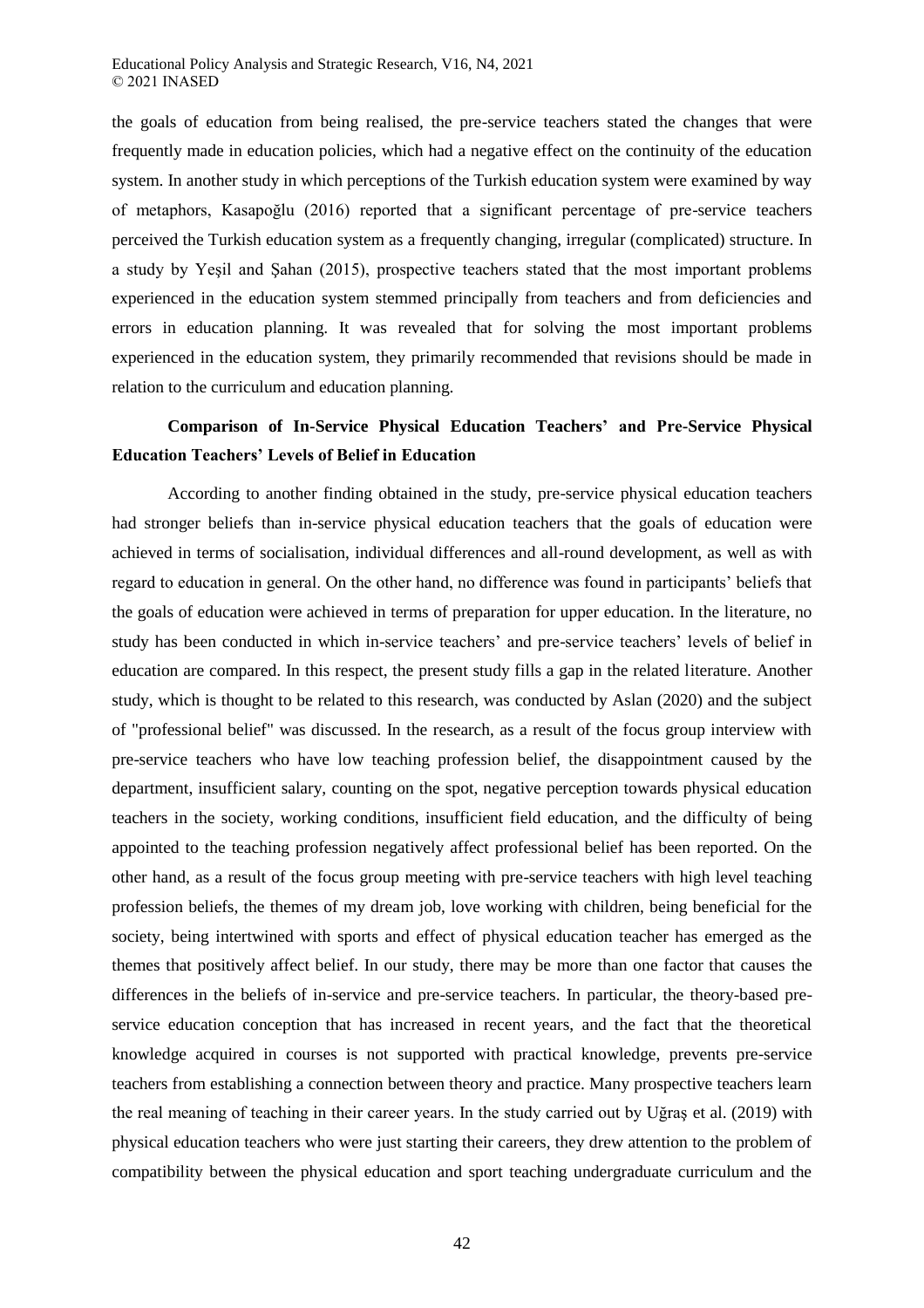conditions of National Education. In the study, it was reported that the physical education teachers considered that prior to service, they had not received training in accordance with school conditions. A similar emphasis was made by Korkmaz et al. (2004). The researchers stated that however effective pre-service teacher training was, when beginning the profession, teachers would face the difficulties of the world. The findings of the study conducted by Kozikoğlu and Senemoğlu (2018) are such as to support this. Consequently, when teacher candidates begin their careers, they experience important problems in the first years both in school and out of school. In the study, the difficult situations most often encountered by teachers in the first years emerged as classroom management, relations with parents, relations with the community, adaptation to the physical environment, etc. Based on these findings, it is thought that there is a need for further studies conducted with pre-service teachers to determine the possible reasons why pre-service physical education teachers believed more strongly than in-service physical education teachers that the goals of education were achieved.

# **Comparison of Physical Education Teachers' Levels of Belief in Education According to their Professional Seniority.**

Another finding made in this study was that teachers' levels of belief in education differed according to their professional experience. In the study, it was found that that physical education teachers with 1-10 years of professional experience had stronger beliefs that the goals of education were achieved compared with teachers with 20 or more years of professional experience in terms of both the subdimensions and regarding education in general. Furthermore, it was revealed that teachers with 11-20 years of professional experience had stronger beliefs that the goals of education were achieved in comparison to teachers with 20 or more years of professional experience in terms of goals related to all-round development and preparation for upper education. Accordingly, it can be said that professional seniority is an important factor related to belief in education. The fact that as teachers' professional seniority increased, their levels of belief in education decreased, in other words, that experienced teachers had lower beliefs that the aims of education were realised, is an issue that needs to be particularly emphasised. One interpretation of this finding is the fact that experienced physical education teachers may also be experiencing professional burnout and alienation. In a study by the Turkish Education Association (2014), it was reported that a section comprising half of the teachers stated that the longer they worked as teachers, the more their beliefs in the prestige of their profession decreased. In the literature, the findings of studies conducted with teachers from different branches show both similarities and differences with the findings obtained in this study. In Nacar's (2019) study, it was also determined that experienced teachers with longer periods of service in the profession believed to a lesser extent that the goals of education related to preparation for upper education were achieved when compared to teachers with 1-5 years of experience. On the other hand, studies by Gün (2017) and Kabakaş (2019), it was reported that teachers' levels of belief in education did not differ depending on their lengths of professional service. In contrast to the results of this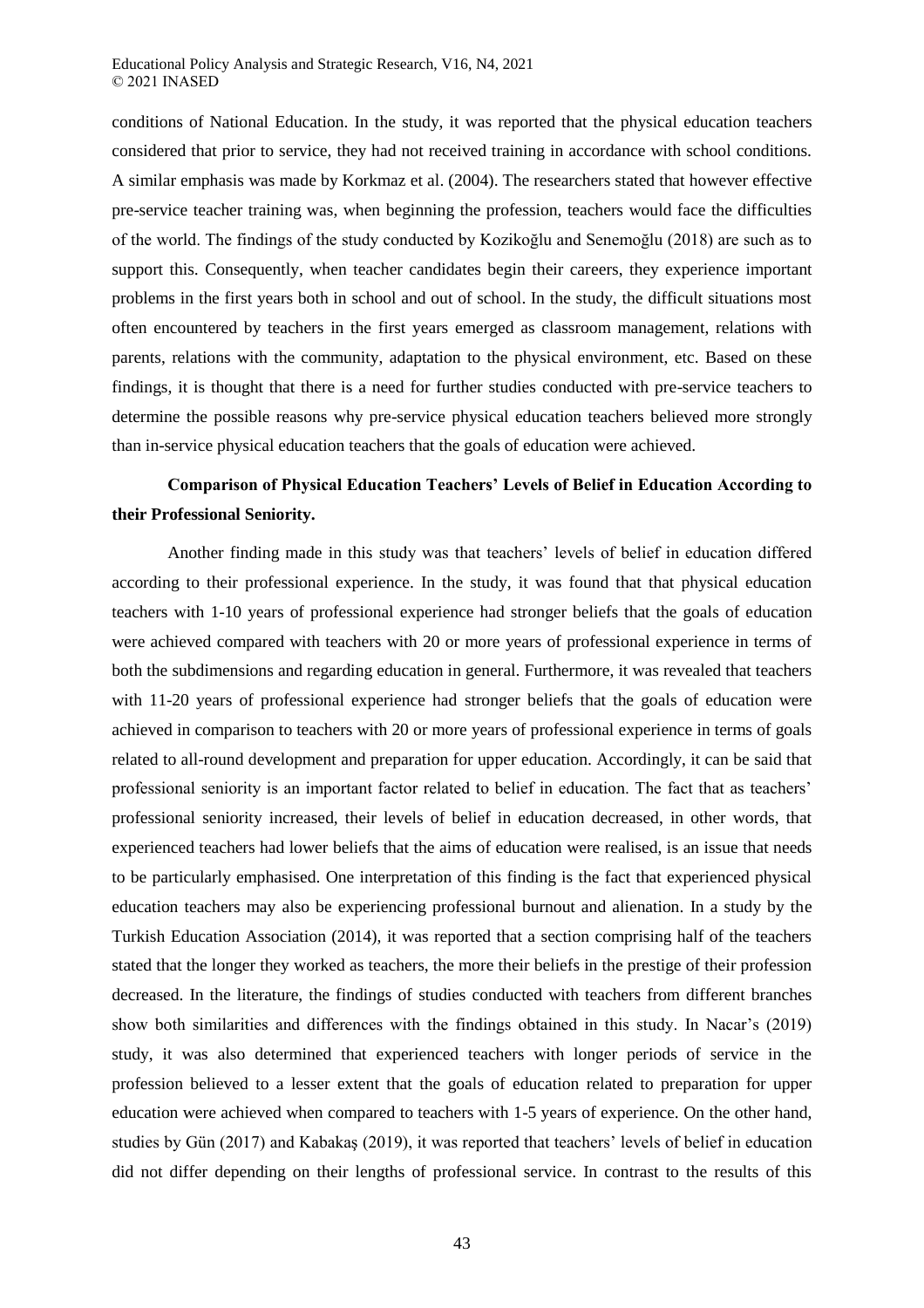study, however, in the study by Yıldırım and Akın (2017), it was found that compared to teachers with 11-15 and 16-20 years of experience, teachers with over 20 years of experience had stronger beliefs that the goals of education regarding all-round development were achieved. Furthermore, in the same study, it was found that teachers with over 20 years of experience believed more than other teachers that by means of education, individuals were prepared for upper education. These studies, which were made previously in the literature, were conducted with the participation of pre-service teachers from different branches. Therefore, it is thought that one of the main sources of the conflicting results stems from the discipline in which the teachers were employed. Due to the structure and nature of physical education and sport courses, it may be necessary to deal with them differently from other courses. The teaching-learning environment, the materials used in lessons, the clothes worn by teachers and students, and similar factors can be given as examples of characteristics that distinguish the subject of physical education and sport from other subjects (Demirhan et al., 2014). In a study by Gençay (2007) examining physical education teachers' professional burnout and job satisfaction, it was reported that teachers who were optimistic about their future careers had higher levels of job satisfaction, while those who were pessimistic about their future careers had higher levels of emotional burnout. Discussing an important problem in modern physical education courses, Temel et al. (2013) stated that due to academic concerns created by the desire to enter a good university, the importance of physical education and sport courses in high schools was decreasing. The researchers argued that this situation could lead to feelings of isolation and insignificance experienced in physical education teachers. In another study carried out by Pehlevan et al. (2019), which examined the extent to which the acquisitions included in the secondary school physical education and sport curriculum were realised according to the views of graduate students, a section comprising about half of the participants stated that the skills of speaking Turkish correctly, effectively and eloquently, and of using information technology were not acquired, whereas general and specific movement knowledge and skills, and personal development and healthy living skills and values were acquired. The graduate participants in the study reported that in general, the degree of realisation of the acquisitions included in the curriculum was low.

# **Conclusion and Recommendations**

In this study, it was determined that in-service teachers and pre-service teachers of physical education partially believed that the goals of education in general were achieved, and that they believed that the goals of education related to socialisation and all-round development were achieved more than they believed that the goals of education related to individual differences were achieved. In addition, it was found that final-year pre-service teachers believed in education more than first-year pre-service teachers, and that pre-service teachers believed in education more than in-service teachers. Lastly, it was determined that teachers' professional seniority was an important factor affecting their levels of belief in education and that experienced teachers believed in education to a lesser extent.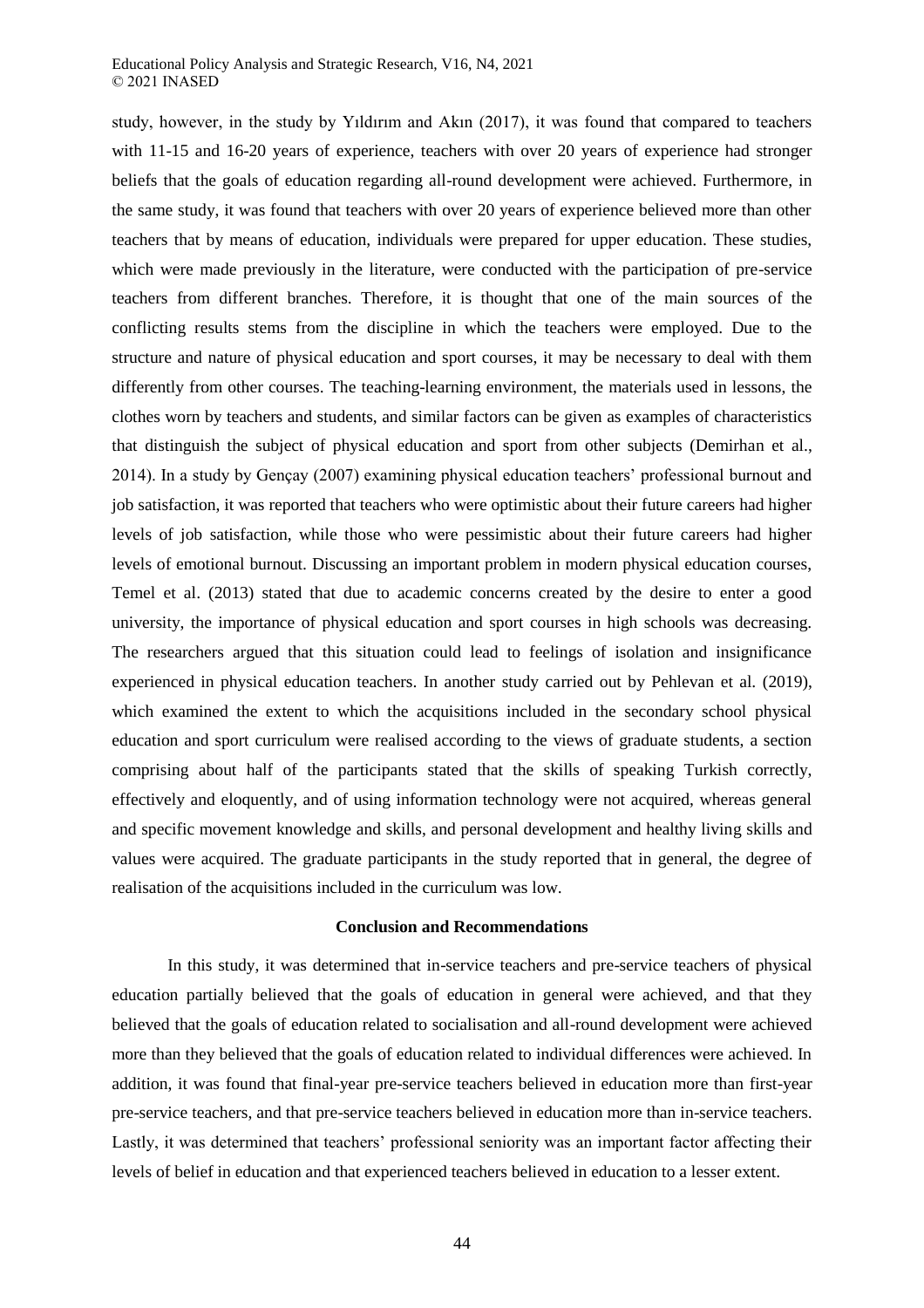This study, which was carried out with the participation of in-service and pre-service teachers of physical education, shows similarities and differences with previous studies. Moreover, in terms of the participant group, this study has filled the gap that existed in the literature. However, in order to obtain more in-depth information, the number of studies related to belief in education in the field of physical education should be increased.

This study, and previous studies on the subject of teachers' levels of belief in education, were conducted with a quantitative research design. However, with the aim of obtaining more in-depth information related to the reasons why in-service teachers' and/or pre-service teachers' levels of belief in education are partial or low, and regarding solution suggestions for preventing this situation, qualitative and mixed design studies should be conducted. Furthermore, in future studies, correlational design studies that investigate the relationship of teachers' levels of belief in education with their levels of organisational commitment, professional burnout, motivation and alienation, and with their perceptions towards the profession, will contribute to better understanding of the phenomenon of belief in education.

#### **References**

- Ada, Ş., Akan, D., Ayık, A., Yıldırım, İ., & Yalçın, S. (2013). Öğretmenlerin motivasyon etkenleri. *Atatürk Üniversitesi Sosyal Bilimler Enstitüsü Dergisi, 17*(3), 151-166. Retrieved from https://dergipark.org.tr/en/pub/ataunisosbil/issue/2834/38590
- Aiken, M., & Hage, J. (1966). Organizational alienation: A comparative analysis. *American Sociological Review, 31*(4), 497-507. https://doi.org/10.2307/2090773
- Akbaba, S. (2006). Eğitimde motivasyon. *Atatürk Üniversitesi Kazım Karabekir Eğitim Fakültesi Dergisi,* (13), 343-361. Retrieved from https://dergipark.org.tr/tr/pub/ataunikkefd/issue/2774/37170
- Akın, U., & Yıldırım, N. (2015). Öğretmenlerin eğitime inanma düzeyleri ölçeği (ÖEİDÖ): Geçerlik ve güvenirlik çalışması. *e-Uluslararası Eğitim Araştırmaları Dergisi, 6*(1), 70-83. https://doi.org/10.19160/e-ijer.24672
- Argon, T., & Cicioğlu, M. (2020). Meslek lisesi öğretmenlerinin eğitime inanma düzeyleri ile öğretme motivasyonları. *The Journal of Academic Social Science Studies, 57*(1), 1-23. http://dx.doi.org/10.9761/JASSS7108
- Aslan, M. (2020). Examination of the professional belief level of the physical education teacher candidates and factors affecting their belief level: A mixed-method research. *Educational Policy Analysis and Strategic Research*, *15*(4), 330-349. https://doi.org/10.29329/epasr.2020.323.18
- Cemaloğlu, N. (2017). Eğitim Sisteminde Öğretmenliğin Rolü ve Özellikleri. In Ç. Özdemir, & A. S. Arslangilay (Eds.), *Eğitim Bilimine Giriş* (*4th Edition*). Ankara: Pegem Akademi.
- DeCotiis, T. A., & Summers, T. P. (1987). A path analysis of a model of the antecedents and consequences of organizational commitment. *Human Relations, 40*(7), 445-470. https://doi.org/10.1177/001872678704000704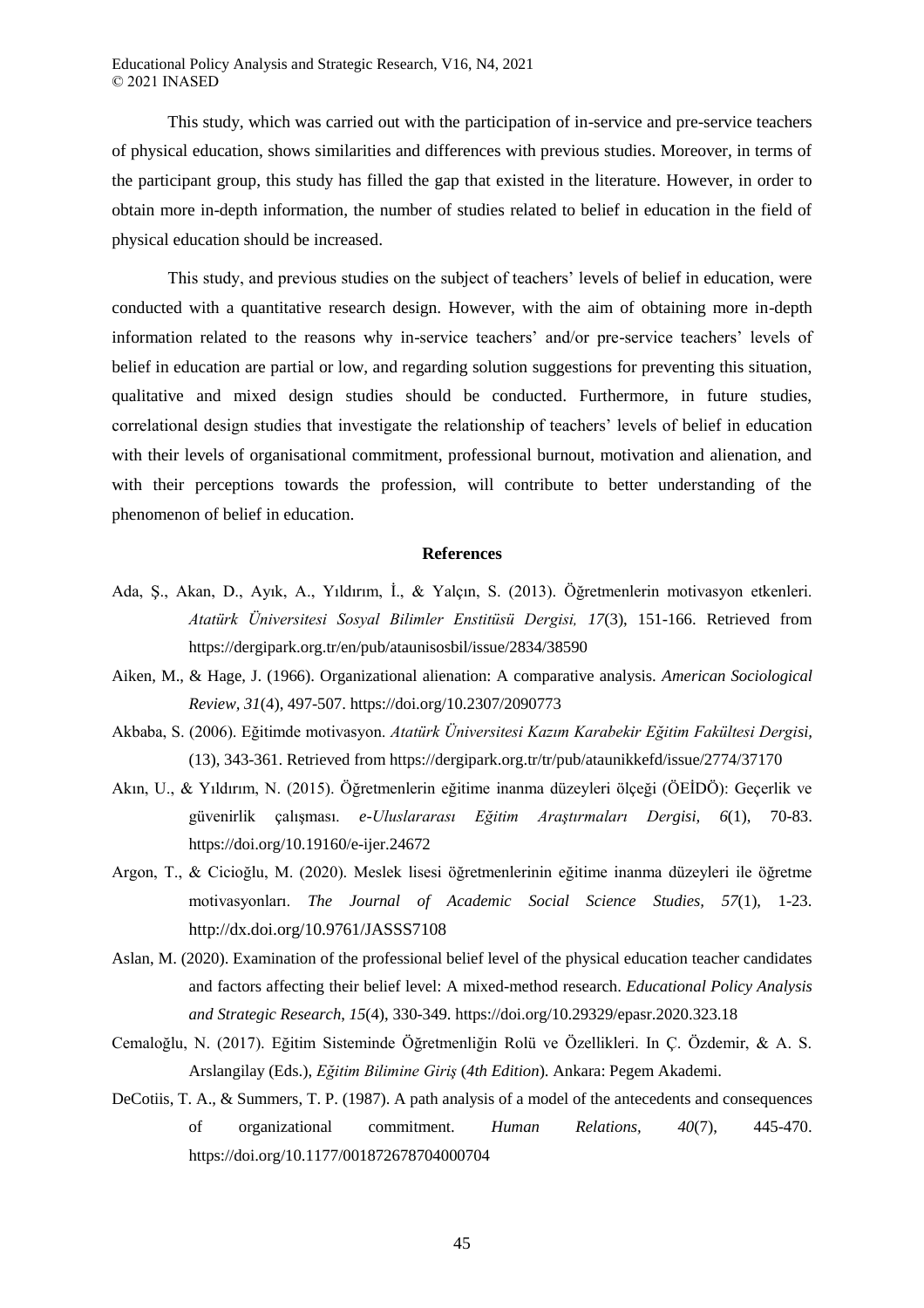- Dee, J. R., Henkin, A. B., & Singleton, C. A. (2006). Organizational commitment of teachers in urban schools: Examining the effects of team structures. *Urban Education, 41*(6), 603–627. https://doi.org/10.1177/0042085906292512
- Demirhan, G., Bulca, Y., Saçlı, F., & Kangalgil, M. (2014). Beden eğitimi öğretmenlerinin uygulamada karşılaştıkları sorunlar ve çözüm önerileri. *Hacettepe Üniversitesi Eğitim Fakültesi Dergisi, 29*(2), 57-68. Retrieved from https://dergipark.org.tr/en/pub/hunefd/issue/7788/101806
- Erden, M. (2017). *Eğitim Bilimlerine Giriş* (*11th Edition*). Ankara: Arkadaş Yayınevi.
- Ergün, E., & Argon, T. (2017). Öğretmenlerin eğitime inanma düzeyleri ve duygusal emek davranışları arasındaki ilişki. *Journal of International Social Research, 10*(53), 556-566. http://dx.doi.org/10.17719/jisr.20175334144
- Eskicumalı, A. (2015). Eğitimin Temel Kavranları. In S. Turan & Y. Özden (Eds.), *Eğitim Bilimine Giriş* (*6th Edition*). Ankara: Pegem Akademi.
- Gençay, Ö. A. (2007). Beden eğitimi öğretmenlerinin iş doyumu ve mesleki tükenmişliklerinin bazı değişkenler açısından incelenmesi. *Kastamonu Eğitim Dergisi, 15*(2), 765-780. Retrieved from https://dergipark.org.tr/en/pub/kefdergi/issue/49102/626607
- George, D., & Mallery, M. (2010). *SPSS for Windows Step by Step: A Simple Guide and Reference* (*10th Edition*). Boston, MA: Pearson.
- Gün, F. (2017). Öğretmenlerin eğitime inanma ve işle bütünleşme düzeyleri arasındaki ilişkinin incelenmesi. *Journal of Theoretical Educational Science, 10*(4), 408-431. http://dx.doi.org/10.5578/keg.10401
- Hulpia, H., Devos, G., & Van Keer, H. (2009). The influence of distributed leadership on teachers' organizational commitment: A multilevel approach. *The Journal of Educational Research, 103*(1), 40-52. https://doi.org/10.1080/00220670903231201
- Kabakaş, M. (2019). *Öğretmenlerin eğitime inanma düzeyleri ile öz yeterliği arasındaki ilişki: Malatya ili örneği* (Master's Thesis, Kahramanmaraş Sütçü İmam University, Kahramanmaraş, Turkey).
- Karasar, N. (2017). *Bilimsel Araştırma Yöntemi: Kavramlar İlkeler Teknikler* (*32nd Edition*). Ankara: Nobel Akademik Yayıncılık.
- Kasapoğlu, H. (2016). Öğretmen adaylarının Türk Eğitim Sistemine ilişkin algılarının metaforlar yoluyla analizi. *Kuram ve Uygulamada Eğitim Yönetimi Dergisi, 22*(1), 59-80. https://doi.org/10.14527/kuey.2016.003
- Kaya, M., Bozdemir, R., Türkçapar, Ü., & Demir, O. (2015). Beden eğitimi öğretmenlerinin bazı mesleki sorunlarının incelenmesi (Tokat ili örneği). *Uluslararası Eğitim Bilimleri Dergisi, 2*(5), 356- 375. https://doi.org/10.16991/INESJOURNAL.172
- Korkmaz, İ., Saban, A., & Akbaşlı, S. (2004). Göreve yeni başlayan sınıf öğretmenlerinin karşılaştıkları güçlükler. *Kuram ve Uygulamada Eğitim Yönetimi, 38*, 266-277. Retrieved from https://dergipark.org.tr/en/pub/kuey/issue/10359/126826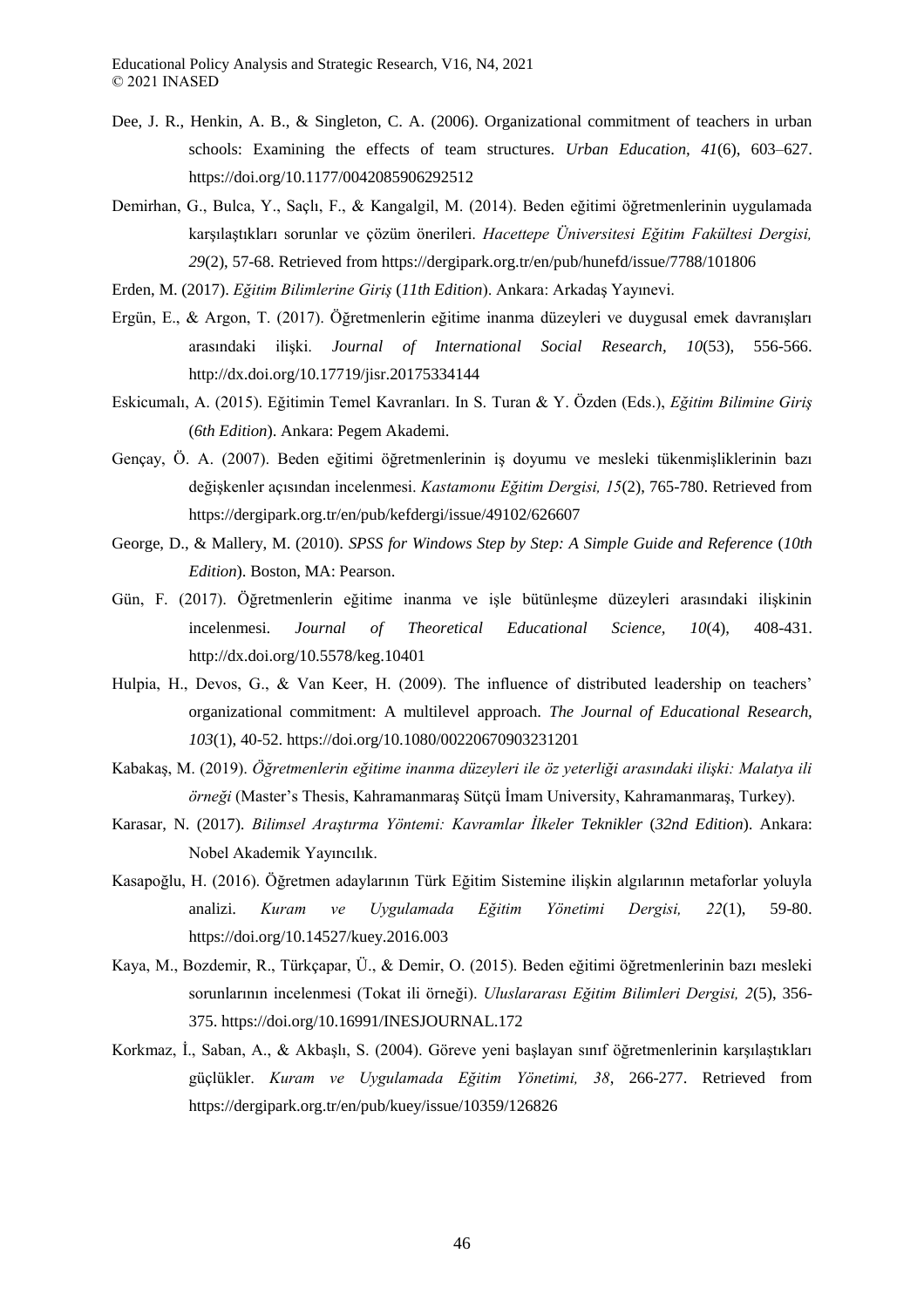- Kozikoğlu, İ., & Senemoğlu, N. (2018). Mesleğe yeni başlayan öğretmenlerin karşılaştıkları güçlükler: Nitel bir çözümleme. *Eğitimde Nitel Araştırmalar Dergisi, 6*(3), 341-371. https://doi.org/10.14689/issn.2148-2624.1.6c3s16m
- Kul, M. & Hergüner, G. (2018). Beden eğitimi ve spor öğretmenlerinin sorunları ve performanslarına etkileri (Sakarya ili örneği). *Abant İzzet Baysal Üniversitesi Eğitim Fakültesi Dergisi, 18*(2), 971-996. https://doi.org/10.17240/aibuefd.2018..-400744
- Kurtulmuş, M., & Karabıyık, H. (2016). Algılanan örgütsel adaletin öğretmenlerin işe yabancılaşma düzeylerine etkisi. *Bartın Üniversitesi Eğitim Fakültesi Dergisi, 5*(2), 459-477. https://doi.org/10.14686/buefad.v5i2.5000175962
- Kutlu Abu, N., Bacanak, A., & Gökdere, M. (2016). Öğretmen adaylarının Türk eğitim sisteminin sorunlarına ilişkin görüşlerinin incelenmesi. *Amasya Üniversitesi Eğitim Fakültesi Dergisi, 5*(1), 287-307. Doi:10.17539/aej.07102
- Mayer, R. C., & Schoorman, F. D. (1992). Predicting participation and production outcomes through a two-dimensional model of organizational commitment. *Academy of Management Journal, 35*(3), 671-684. https://doi.org/10.5465/256492
- MoNE (2018). *Beden eğitimi ve spor dersi öğretim programı (Ortaokul 5, 6, 7 ve 8. Sınıflar).* Ankara: Milli Eğitim Bakanlığı, Talim ve Terbiye Kurulu Başkanlığı.
- Nacar, A. (2019). *Öğretmenlerin eğitime inanma düzeyleri ile işe bağımlılık düzeyleri arasındaki ilişki: Kahramanmaraş ili örneği* [Master's thesis, Kahramanmaraş Sütçü İmam University].
- Ocak, G., & Olur, B. (2018). Öğretmenlik Mesleğinin Yürütülmesinde Karşılaşılan Güçlükler. In M. Ergün, B. Oral, & T. Yazar (Eds.) *Öğretmen Yetiştirme Sistemimiz (Dün, Bugün ve Yarın).*  Ankara: Pegem Akademi.
- Öztürk Çalıkoğlu, H., & Başar, M. A. (2019). Öğretmen adaylarının Türk Eğitim Sistemine ilişkin metaforik algıları. *Trakya Eğitim Dergisi, 9*(4), 892-906. https://doi.org/10.24315/tred.537471
- Polat, H., & Boydak Özden, M. (2020). Türk Eğitim Sisteminde Fırsat ve İmkân Eşitliğine İlişkin Öğretmen Görüşleri. *International Journal of Social Science Research, 9*(2), 198-213. Retrieved from https://dergipark.org.tr/en/pub/ijssresearch/issue/57306/766567
- Pehlevan, Z., Temel, C., & Kangalgil, M. (2019). Ortaöğretim beden eğitimi dersi öğretim programı kazanımlarının gerçekleşme düzeyine ilişkin mezunların görüşleri. *Kastamonu Eğitim Dergisi, 27*(3), 1209-1222. https://doi.org/10.24106/kefdergi.2948
- Somech, A., & Bogler, R. (2002). Antecedents and consequences of teacher organizational and professional commitment. *Educational Administration Quarterly, 38*(4), 555-577. https://doi.org/10.1177/001316102237672
- Sular, M. (2020). Lise öğretmenlerinin işe yabancılaşmaları ile eğitime inanma düzeyleri arasındaki ilişki. *Bayterek Uluslararası Akademik Araştırmalar Dergisi, 3*(1), 1-11. Retrieved from https://dergipark.org.tr/en/pub/buaad/issue/56146/735054
- Şişman, M. (2018). *Eğitime Giriş* (*18th Edition*). Ankara: Pegem Akademi.